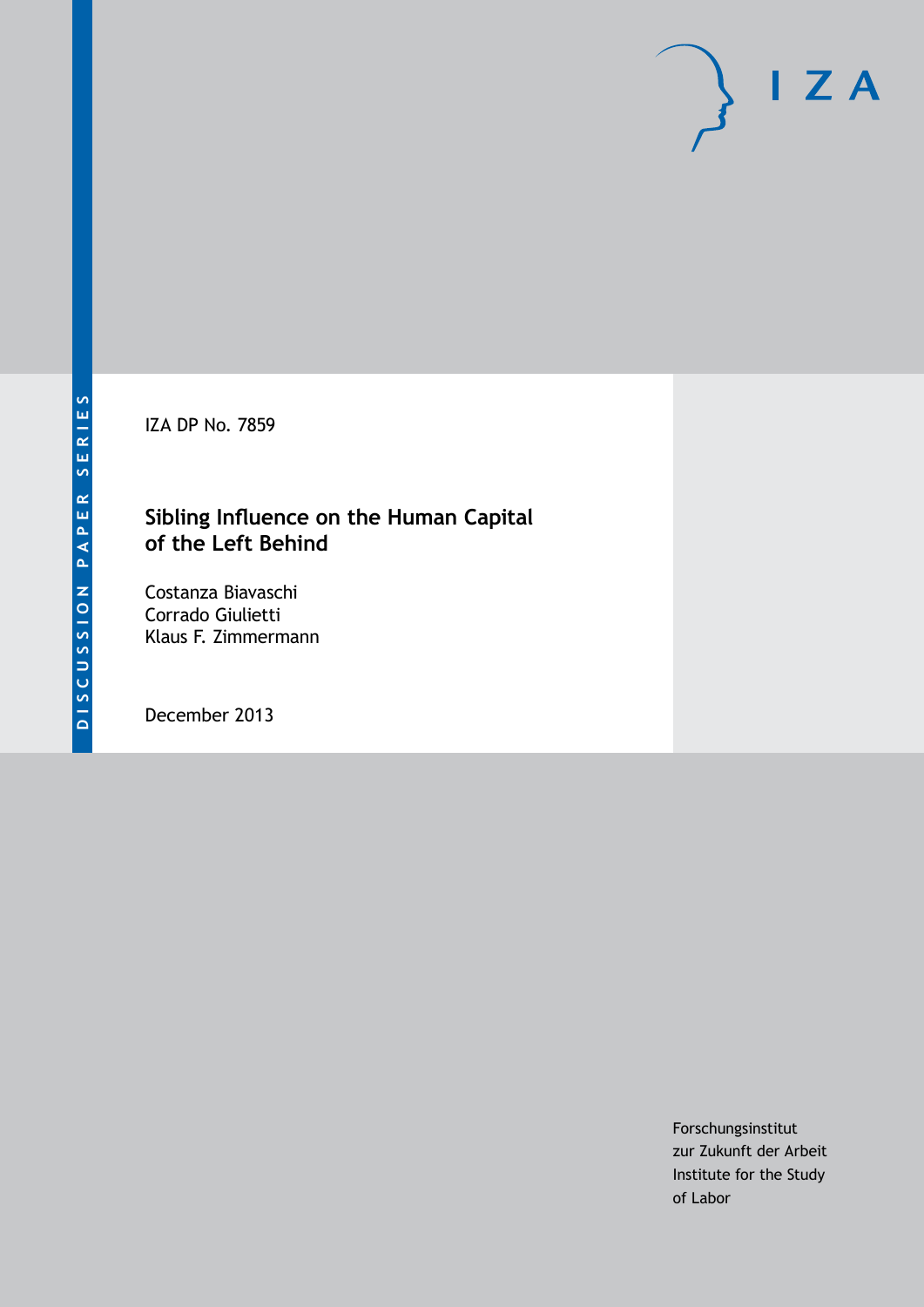# **Sibling Influence on the Human Capital of the Left Behind**

**Costanza Biavaschi** *IZA*

**Corrado Giulietti** *IZA*

**Klaus F. Zimmermann**

*IZA and University of Bonn*

Discussion Paper No. 7859 December 2013

IZA

P.O. Box 7240 53072 Bonn Germany

Phone: +49-228-3894-0 Fax: +49-228-3894-180 E-mail: [iza@iza.org](mailto:iza@iza.org)

Any opinions expressed here are those of the author(s) and not those of IZA. Research published in this series may include views on policy, but the institute itself takes no institutional policy positions. The IZA research network is committed to the IZA Guiding Principles of Research Integrity.

<span id="page-1-0"></span>The Institute for the Study of Labor (IZA) in Bonn is a local and virtual international research center and a place of communication between science, politics and business. IZA is an independent nonprofit organization supported by Deutsche Post Foundation. The center is associated with the University of Bonn and offers a stimulating research environment through its international network, workshops and conferences, data service, project support, research visits and doctoral program. IZA engages in (i) original and internationally competitive research in all fields of labor economics, (ii) development of policy concepts, and (iii) dissemination of research results and concepts to the interested public.

IZA Discussion Papers often represent preliminary work and are circulated to encourage discussion. Citation of such a paper should account for its provisional character. A revised version may be available directly from the author.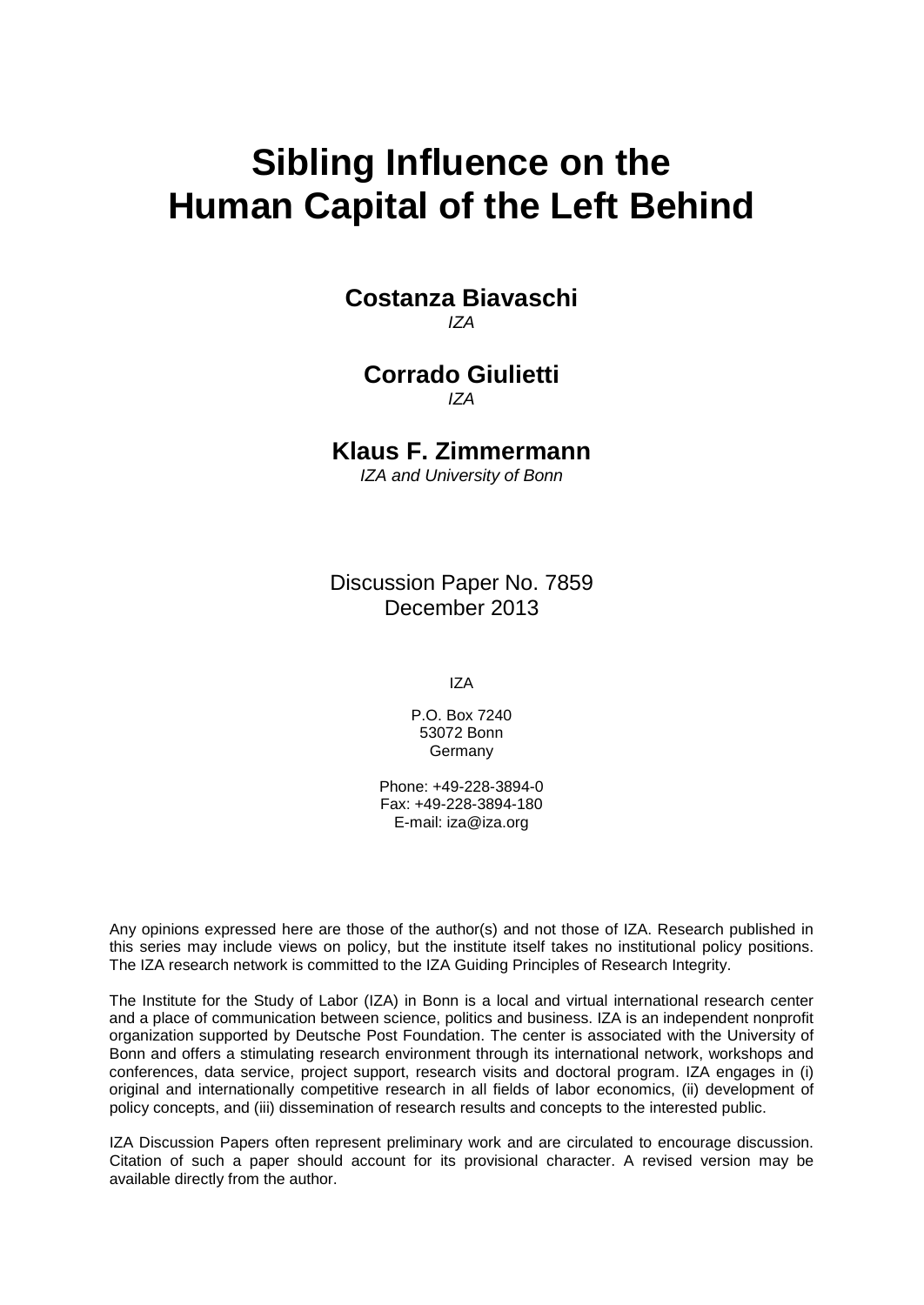IZA Discussion Paper No. 7859 December 2013

# **ABSTRACT**

## **Sibling Influence on the Human Capital of the Left Behind[\\*](#page-1-0)**

While a growing literature has analyzed the effects of parental migration on the educational outcomes of children left behind, this is the first study to highlight the importance of sibling interactions in such a context. Using panel data from the RUMiC Survey, we find that sibling influence on schooling performance is stronger among left- behind children. Hence, parental migration seems to trigger changes in the roles and effects among children. However, it is primarily older sisters who exhibit a positive influence on their younger siblings. We corroborate our results by performing a series of tests to mitigate endogeneity issues. The results from the analysis suggest that sibling effects in migrant households might be a mechanism to shape children's outcomes and success and that adjustments within the family left behind have the potential to generate benefits  $-$  or reduce hardship  $-$  in response to parental migration.

JEL Classification: O15, J61

Keywords: left behind, siblings, human capital

Corresponding author:

Corrado Giulietti IZA P.O. Box 7240 53072 Bonn Germany E-mail: [giulietti@iza.org](mailto:giulietti@iza.org)

\* The authors would like to thank participants at the IZA and Center on Human Capital Workshop on Migration and Human Capital (organized in collaboration with the Journal of Human Capital and the IZA Journal of Migration), the  $8<sup>th</sup>$  IZA-World Bank Conference on Employment and Development, the  $5<sup>th</sup>$  CIER-IZA Workshop, as well as seminar participants at Peking University and at the Institute for Population and Economics – Chinese Academy of Social Sciences. This draft has greatly benefitted from comments by Joseph Altonji, Jinyoung Kim, Peter Kuhn and Yaohui Zhao as from editorial suggestions by Victoria Finn.

The Longitudinal Survey on Rural Urban Migration in China (RUMiC) consists of three parts: the Urban Household Survey, the Rural Household Survey and the Migrant Household Survey. It was initiated by a group of researchers at the Australian National University, the University of Queensland and the Beijing Normal University and was supported by the Institute for the Study of Labor (IZA), which provides the Scientific Use Files. The financial support for RUMiC was obtained from the Australian Research Council, the Australian Agency for International Development (AusAID), the Ford Foundation, IZA and the Chinese Foundation of Social Sciences.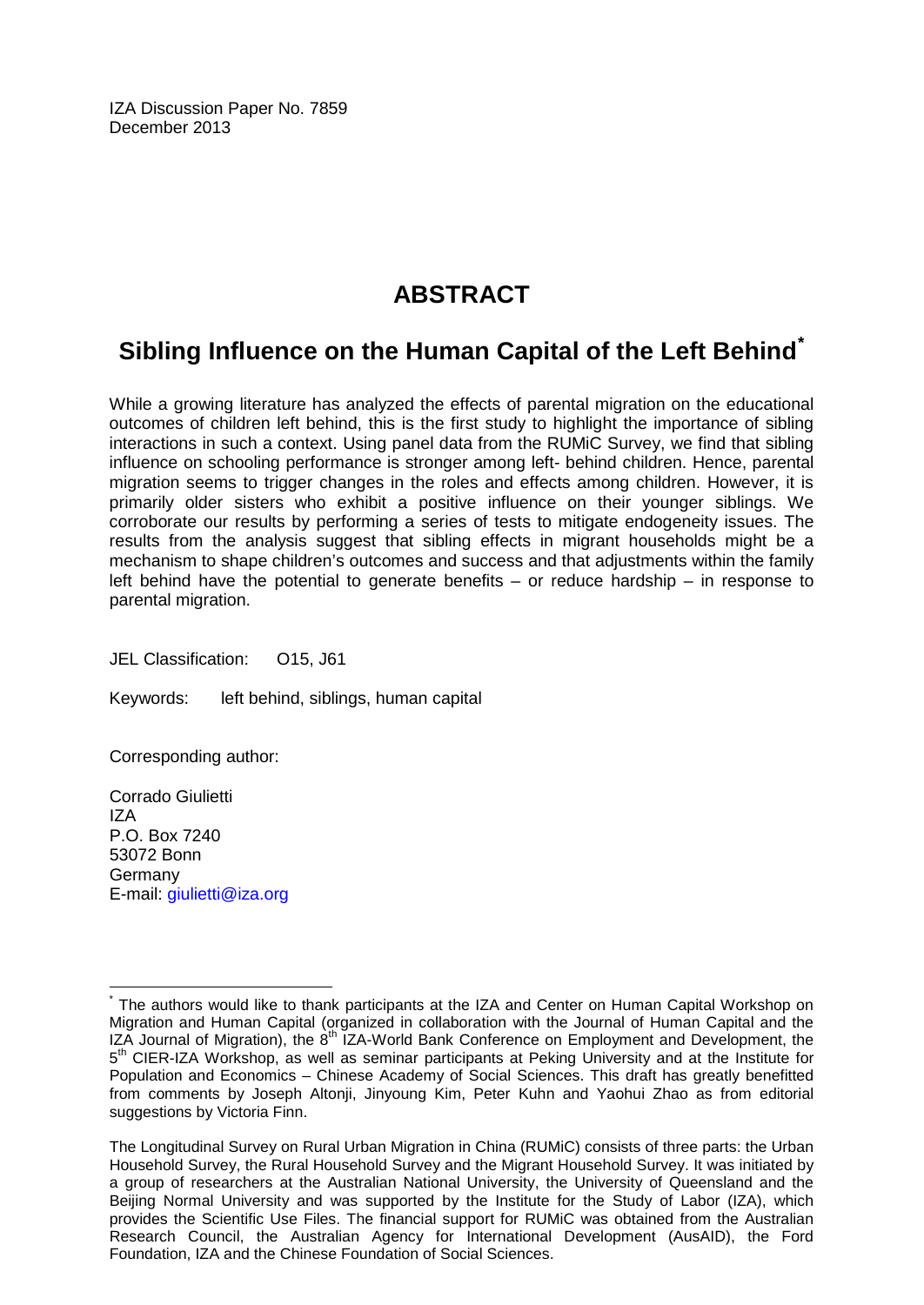#### 1 Introduction

After decades of research on the factors that induce people to migrate and the consequences for the receiving regions, the literature has now reverted its attention to the effects of migration on the sending areas. Within this context, recent studies have focused on the impact of family separation on individuals left behind. A number of papers have analyzed the consequences of a family member's migration on the education outcomes of left-behind children, although no consensus has been reached on the sign and magnitude of such an impact. On the one hand, parental emigration inherently implies their absence from the household and can hence have detrimental effects on children's outcomes [\(Antman](#page-22-0) [2013\)](#page-22-0). On the other hand, migration usually entails a flow of remittances that might be invested in children's education. Therefore, migration represents a type of parental absence that is fundamentally different from other types of separation such as death or divorce. Furthermore, the effects of migration on children's outcomes have been shown to be very heterogeneous, varying depending on the age and gender of the child, as well as the gender of the parent (for a review see [Antman](#page-22-0) [2013\)](#page-22-0).

The novel approach of our paper is to incorporate the role of sibling interactions in a context where parents are absent due to migration, and to study changes in sibship correlation in response to parental migration. There is a prominent literature investigating sibling correlations, finding important spillovers in education and income [\(Solon](#page-23-0) [1999;](#page-23-0) [Black and](#page-22-1) [Devereux](#page-22-1) [2011\)](#page-22-1) in several developed countries [\(Schnitzlein](#page-23-1) [2014\)](#page-23-1). Such correlations capture "nature" and "nurture" effects within households, common environments as well as the influence of one sibling on another [\(Black and Devereux](#page-22-1) [2011\)](#page-22-1). Siblings might affect each other in a number of ways. For instance, sociologists propose that siblings might act as role models [\(Haynie and McHugh](#page-23-2) [2003\)](#page-23-2) and psychologists add that they might even directly shape reciprocal outcomes by providing socializing opportunities or directly affecting (younger) siblings' personality and intelligence [\(Arnold et al.](#page-22-2) [1975\)](#page-22-2). Economists have shown that older siblings influence younger siblings' high school graduation rates [\(Oettinger](#page-23-3) [2000;](#page-23-3) [Rees and Sabia](#page-23-4) [2009\)](#page-23-4), as well as risk-taking behaviors [\(Altonji et al.](#page-22-3) [2010\)](#page-22-3). Furthermore, a long-standing literature shows how birth order, sex composition and family size affect children's outcomes [\(Behrman et al.](#page-22-4) [1982;](#page-22-4) [Hanushek](#page-22-5) [1992;](#page-22-5) [Kaestner](#page-23-5) [1997\)](#page-23-5).

It is rational to expect that siblings' influence might play a different – if not more important – role during parental absence, particularly in the migration case. Yet, to the best of our knowledge, the literature studying the impact of such disruptive events on children's human capital development is scant. Qualitative findings from the psychology literature suggest that siblings experience increased closeness as a result of the shared experience [\(Abbey and](#page-22-6)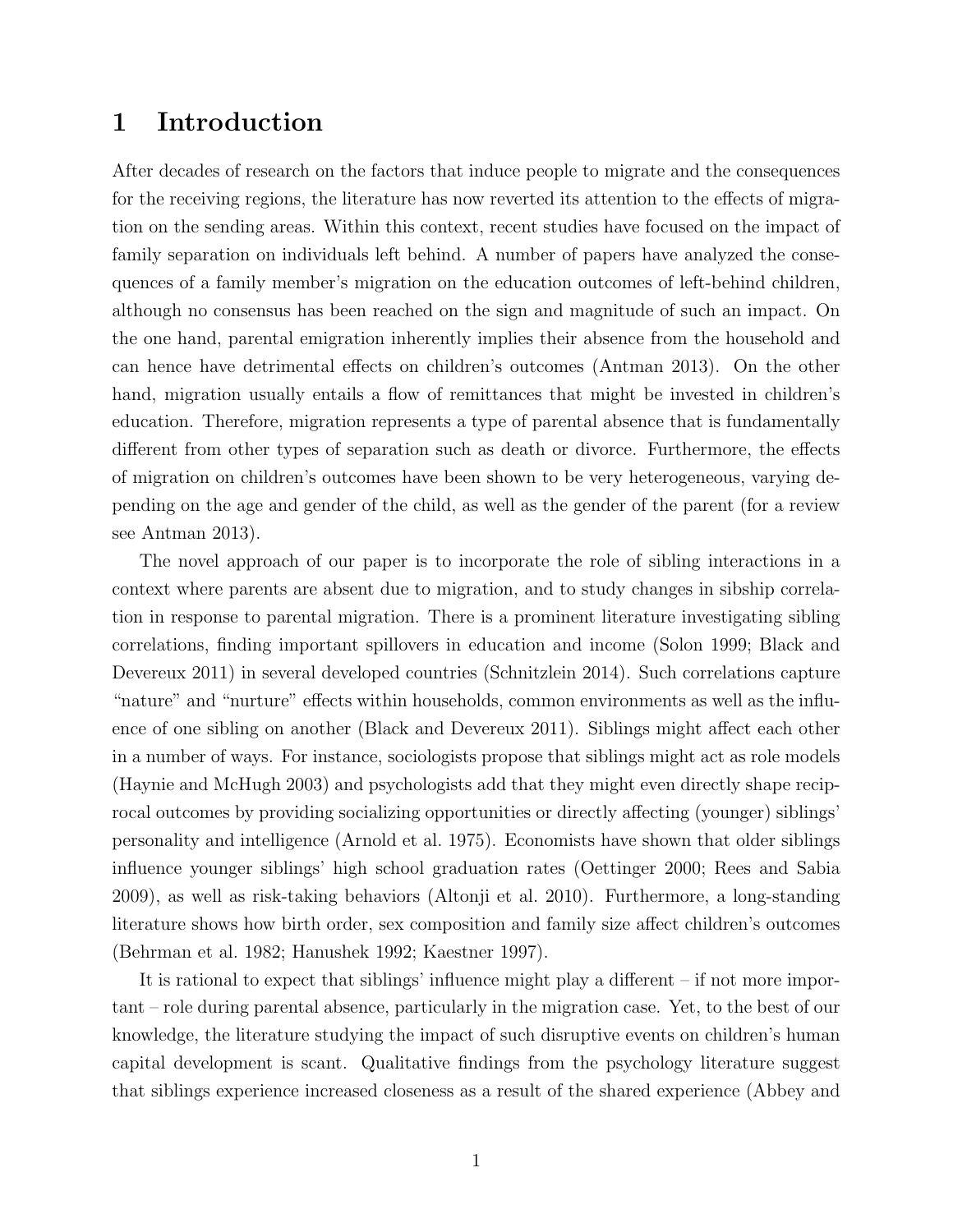[Dallos](#page-22-6) [2004\)](#page-22-6), but very little is known about the interaction between siblings, human capital formation and migration. On the one hand, older siblings might substitute for parents and hence have a stronger influence on the younger children when parents are absent. On the other hand, if parents' and older siblings' supervision are complements, parental absence will still be detrimental for the academic achievements of younger children.

Our paper explores for the first time the role of sibling spillovers on the educational attainment of left-behind children, by focusing on China, a country where parental migration has become a primary concern. Official Chinese statistics report that there were more than 160 million rural migrant workers in the first quarter of 2013 [\(NBS China](#page-23-6) [2013\)](#page-23-6). This massive migration has attracted considerable attention regarding its social consequences, since it has created a large number of split households and left-behind individuals. It is often difficult for migrant parents to bring children along, because hukou regulations usually prevent access to quality schools, as well as to urban welfare benefits. The All-Women Federation China estimates that around 40 million children aged 0-15 are left behind in rural areas due to parental migration. This accounts for around 20% of all rural children – and corresponds to the total U.S. population of children roughly the same age. Understanding the effects of parental absence on children left behind in rural areas is therefore important given the size of this phenomenon. Furthermore, learning whether sibling interactions are an intrahousehold mechanism that can smooth the potential adverse migration effects on left-behind children's human capital development is key to understanding the necessity and scope for public interventions that influence these interactions, such as the one-child policy.

Identification of sibling influence on economic achievement is non-trivial. Methodologically, we add to the literature in several respects. First, we address the problem of unobserved shared influences using a unique panel data on sibling pairs. Second, we explore whether results are driven by the endogeneity of the parents' migration decision. To address this issue, we adopt two strategies. We exploit the longitudinal dimension of the data to compare the performance of left-behind and non-migrant children before their parents migrate, carefully controlling for migration decision reasons. As long as the school performance of children is not driving the migration decision and future migration is not affecting past performance, such a strategy enables purging the endogeneity of migration from our estimates. We subsequently exploit the differential timing of migration to compare the children currently left-behind with those who will be left behind in the future.

Our findings indicate that sibling influence on school performance is stronger among leftbehind children, although there is only an effect for Chinese and not for Math. The results also highlight remarkable heterogeneous patterns, depending on the gender composition and the age distance within sibling pairs. Although some left-behind children seem to suffer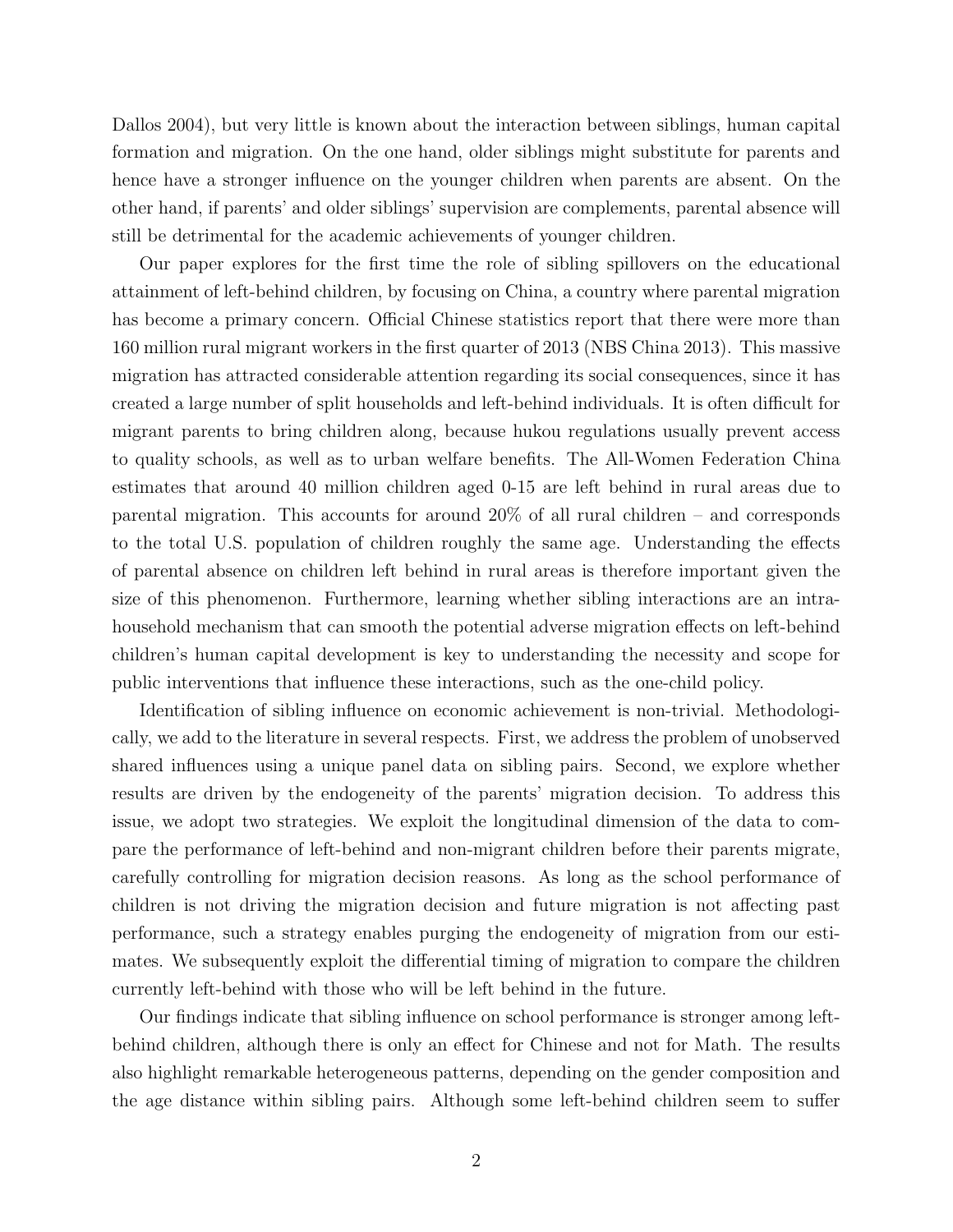in terms of school performance, the presence of an older sibling completely balances out such a negative outcome. These results therefore speak to several aspects of the literature. First, parental migration not only results in a change in bargaining power among household decision makers [\(Antman](#page-22-0) [2013\)](#page-22-0), but also triggers changes in the roles and influences of children. Second, peer effects and sibling effects in migrant households might be worth studying, as they seem to play a particularly important role in shaping children's behavior and outcomes.

The remainder of the paper proceeds as follows. Section 2 briefly outlines existing theoretical perspectives on the role of sibship on human capital development. Sections 3 and 4 describe the data used in the analysis and the empirical strategy, respectively. Benchmark results and the heterogeneity analysis are presented in Sections 5 and 6. Section 7 meticulously explores potential econometric issues and outlines our strategies to mitigate endogeneity. Section 8 concludes the paper.

#### 2 Do Siblings Affect Human Capital Accumulation?

The economic literature provides a few theoretical perspectives on the potential importance of sibling influence on children's human capital accumulation in the migration context. First, parental migration might trigger changes in resources spent on children's education [\(Hanson](#page-22-7) [and Woodruff](#page-22-7) [2003\)](#page-22-7). Second, it might vary bargaining powers within the household. Third, it might differentially affect the incentives to invest in children [\(Antman](#page-22-8) [2011b\)](#page-22-8). Parents or caretakers might adopt reinforcing, compensating or neutral investment in children, not only in terms of monetary resources, but also in terms of intrahousehold task reallocation [\(Antman](#page-22-9) [2011a\)](#page-22-9). The presence of an older sibling might attenuate or reinforce the disruption from migration, hence affecting children's outcomes, since intra-household adjustments might be borne differently by relatively older or younger children. The paper focuses on this mechanism, which has not been studied in the literature.

In fact, most of the existing studies have primarily looked at the effect of parental migration on children, without focusing on sibling interactions (for a review, see [Antman](#page-22-0) [2013\)](#page-22-0). Furthermore, the literature that considers the educational outcomes of children left behind in China remains scant. Using data from two provinces in China, [Meyerhoefer and Chen](#page-23-7) [\(2011\)](#page-23-7) show that migration is associated with a lag in the educational attainment of girls, which is interpreted as a re-allocation of girls' time towards home production in migrant households. [Chen et al.](#page-22-10) [\(2009\)](#page-22-10) and work by [Wang](#page-23-8) [\(2012\)](#page-23-8) look at the effect of parental absence on children's school enrollment, performance and health. While the former study finds no effect on educational achievement in Shaanxi province, the latter finds negative and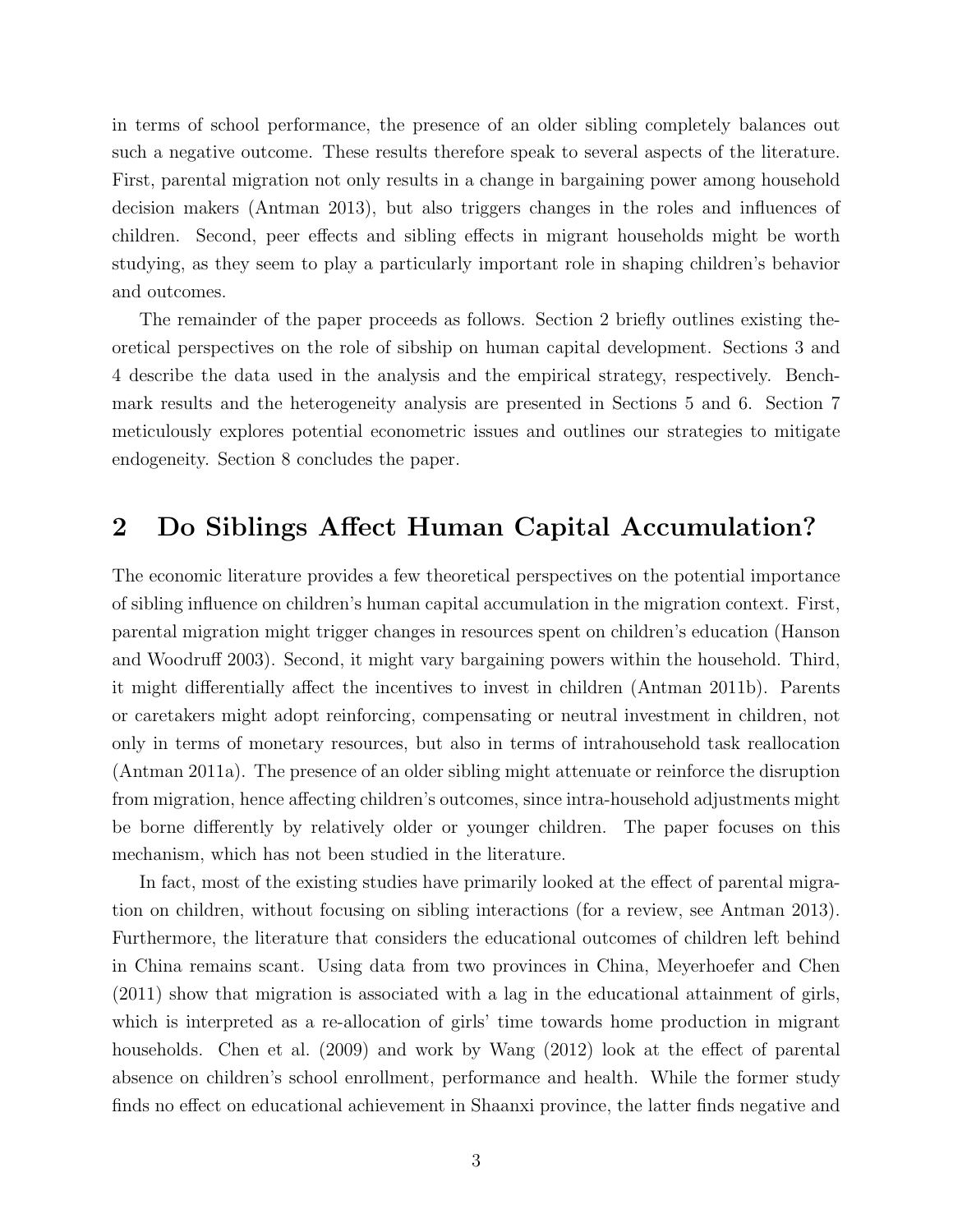persistent effects of parental absence on children's school enrollment, especially for boys. We build upon this work and introduce the effect of sibship on the human capital performance of children left behind in rural China.

In order to empirically test the research question of interest, we estimate regression models with the young children's schooling performance (exam scores in Chinese and Math) as the response variable and the oldest sibling's performance, an indicator for being left behind and the interaction between the two latter terms as the key explanatory covariates:

<span id="page-6-0"></span>
$$
Score_{ijt}^{Y} = \beta_0 + \beta_1 \text{Score}_{jt}^{O} + \beta_2 \text{Left-Behind}_{jt} + \gamma (\text{Score}_{jt}^{O} \times \text{Left-Behind}_{jt}) + \beta_3 X_{ijt}^{O} + \beta_4 W_{jt} + \eta_t + c_i + \epsilon_{ijt}.
$$
\n(1)

We indicate with the superscript Y the outcomes and characteristics of the young children in the household and with the superscript O the score of the oldest child. Hence,  $Score_{ijt}^Y$ is the score in Math or Chinese for child i, in household j, in year t. Left-Behind<sub>it</sub> is the indicator that equals one if one of the parents has lived outside the household for at least one month in the 12 months preceding the survey. Score<sup> $O$ </sup> measures the oldest sibling's score, and hence  $\beta_1$  captures the correlation between the scores of the oldest and younger siblings. The interaction term  $(\text{Score}_{jt}^O \times \text{Left-Behind}_{jt})$  is the key variable of interest, measuring the additional sibling influence if the children are left behind. In our regressions, we cluster standard errors at the household level, accounting for key variables being measured at this stratum.

The regression model controls for a variety of other factors, captured by the vectors  $X_{ijt}^O$  and  $W_{jt}$ . Such factors measure younger children's characteristics such as gender, age dummies, entry grade dummies, school quality and whether they attend boarding school; additionally, they capture family characteristics such as parents' education and labor market characteristics, households' characteristics such as household size, land and financial assets, as well as village characteristics and indicators for provinces (for OLS models only). Finally,  $\eta_t$  measures time fixed effects and  $c_i$  captures unobserved individual heterogeneity.

As a starting point, we estimate equation [1](#page-6-0) with Ordinary Least Squares (OLS). However, simple OLS ignores the unobserved individual heterogeneity that might drive young children's performance but can also be correlated with the probability of being left behind or with the oldest sibling's scores. In our context, where the vast majority of observations are represented by sibling pairs,  $c_i$  almost corresponds to a household fixed effect – a factor that it is particularly important to control for. In fact, some of the cross-sectional comparison between siblings could be reduced, increased or eliminated once household time-invariant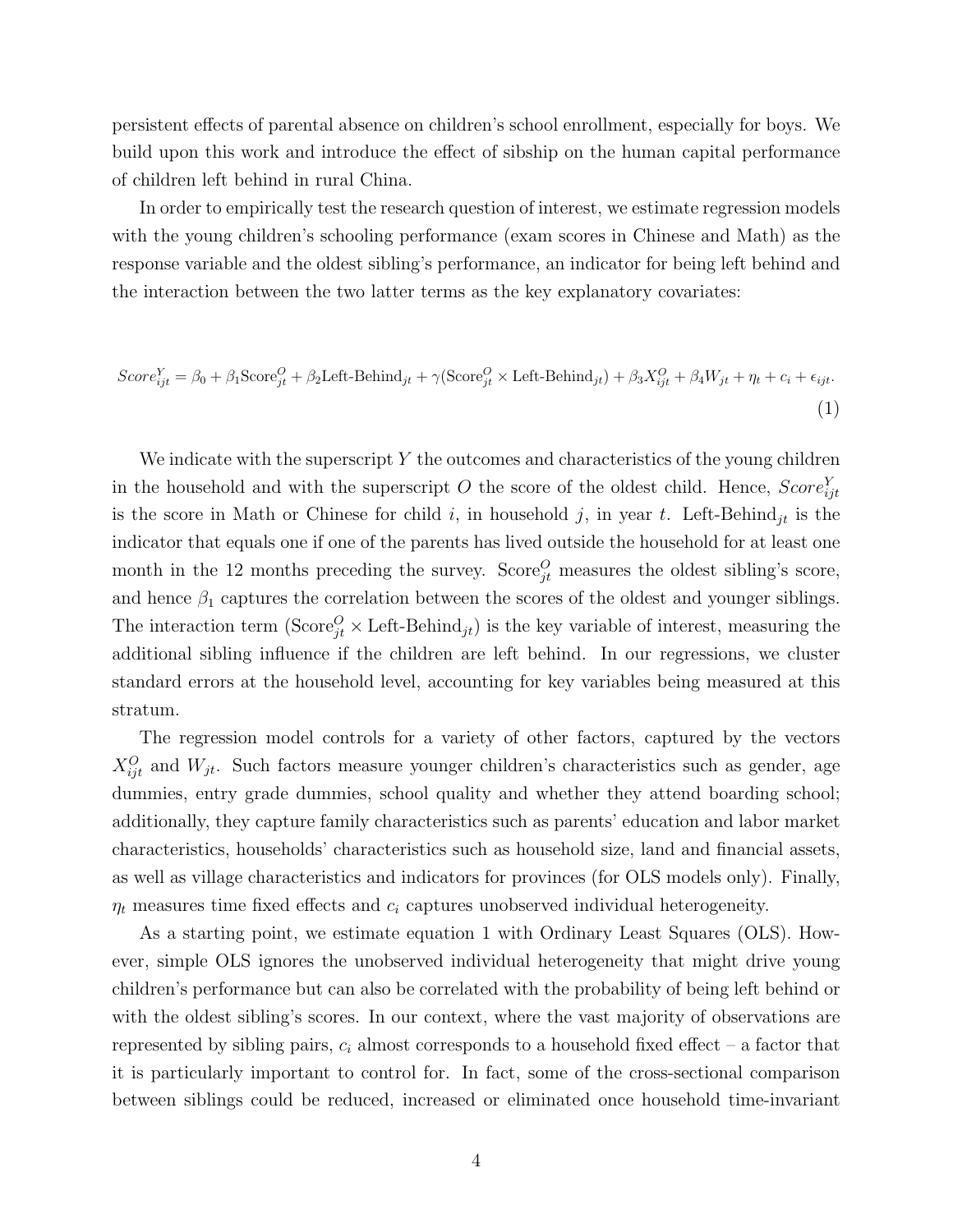characteristics are taken into consideration. A model that controls for this family effect also seems particularly relevant in this context, where our key variable is a function of a household choice. Individual fixed effects will mitigate the endogeneity of the migration decision stemming from time-invariant family traits that affect educational outcomes as well as the propensity to migrate. We therefore estimate the model in equation [\(1\)](#page-6-0) by a standard fixed effect estimator that purges such heterogeneity through first differencing.

#### 3 Data

Our analysis is based on the RUMiC, a large-scale project conducted in China, comprising the Rural Household Hurvey (RHS), the Urban Household Survey and a Migrant Household Survey. For our purposes, we extract data from the 2009, 2010 and 2011 waves of the RHS (see Akgüc et al. [2013](#page-22-11) for a technical description of the RUMiC panel dataset). The dataset contains detailed information about household members – including those currently migrating out of the village – and comprises sociodemographic characteristics, labor market outcomes, migration history and the family situation prior to leaving the hometown. The data also provide information on educational characteristics and outcomes of children younger than 16 years of age and family members older than 16 who are still in school. We complement these variables with a rich set of controls at the village level, which include the village population, expenses on education, as well as the number of teachers and pupils.

We restrict the sample to children between 5 and 18 years old currently living in rural areas. In the main analysis, we use pairs of older-younger siblings in which the oldest child in the household is paired with all younger siblings (when there are more than two children in school). To be included in the sample, siblings must be of school age and report scores.

Our outcome variables are young children's test scores in Chinese and Math in the semester prior to the interview, which a parent or guardian self-reports. Accurate knowledge of student performance is guaranteed through recording students' scores in a booklet. Due to varying scoring standards across provinces, we normalize scores by the highest obtainable score on the specific test, through information also reported in the survey.

The key covariate of interest is an indicator for being left behind. In our baseline regressions, we define a left-behind child as one whose father or mother left the hometown for at least one month during the twelve months preceding the survey. Hence, this variable captures children's exposure to the absence of at least one parent during the period of schooling attendance. Each year about one-third of the children have at least one parent who has spent some time outside the household, once again highlighting the relevance of such a phenomenon.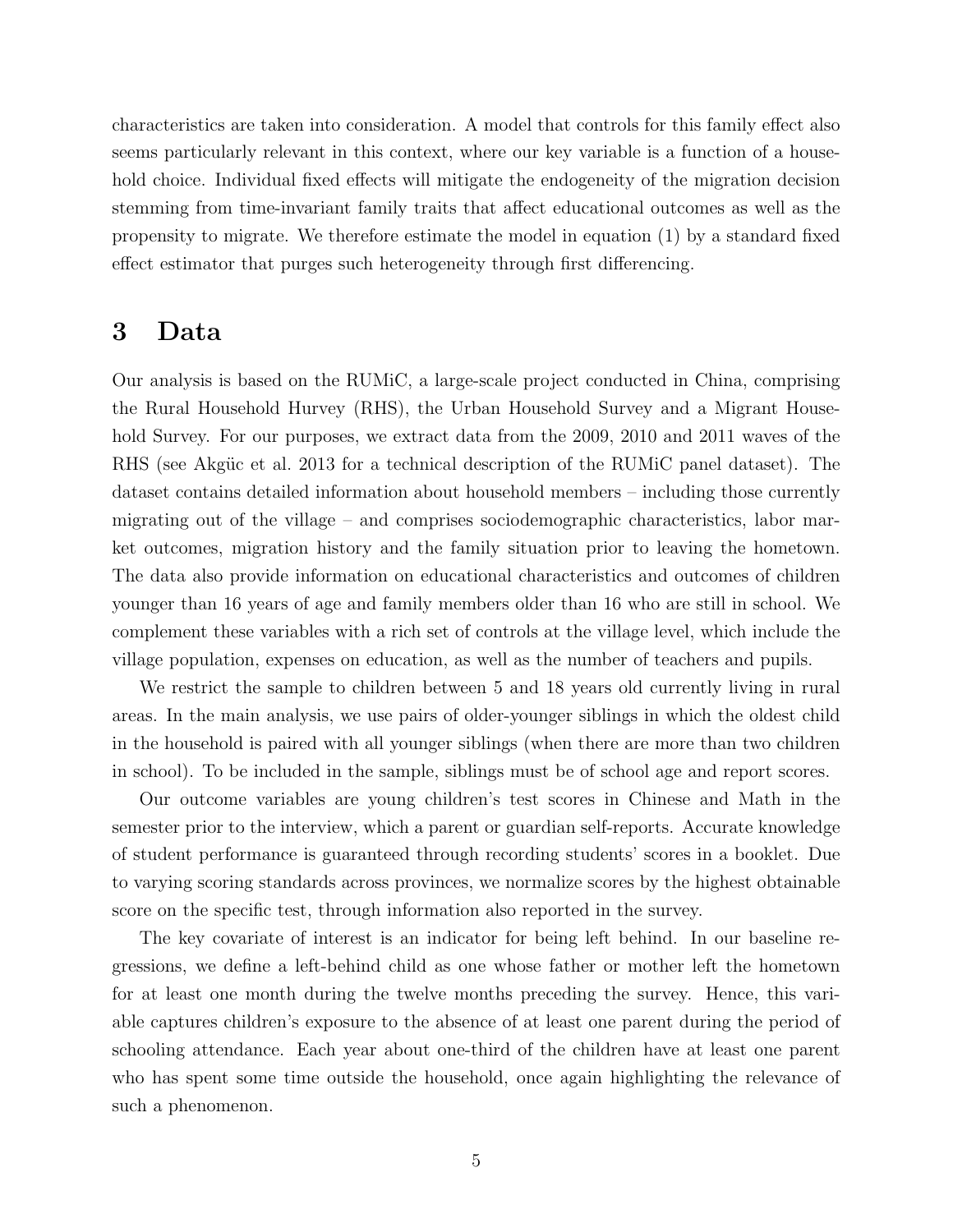In Table [1](#page-16-0) we show characteristics by migration status, i.e., dividing our sample of young children into those who are left behind and those from non-migrant families (columns 1 and 2). The share of males in the sample is around 60%, with little difference between the two groups. This high share reflects the consequences of the one-child policy.<sup>[1](#page-8-0)</sup> The average age of left-behind children is also similar to that of children whose parents have not migrated. There is also rather little variation in the school entry age, averaging around six and a half years old. Around  $25\%$ -30% of siblings are in boarding school and are enrolled in  $5<sup>th</sup>$ grade. There seems to be some variation in the subjective assessment of the children's school quality, with left-behind children less likely to be enrolled in a high-quality school (where the benchmark is the average quality of school in the village).

Table [1](#page-16-0) also shows the characteristics of the parents and households in which children live. Mothers and fathers of left-behind children are more likely to engage in wage work. The number of household members and household land size do not vary between the two groups; however, households with children left behind have higher financial assets.

The last rows of the table report the characteristics of the children's village and province distribution. Left-behind children come from smaller villages, which spend much less on education and have fewer teachers. The provincial distribution of children left behind differs from that of children of non-migratory parents, reflecting varying migration propensity depending on the geographic location.<sup>[2](#page-8-1)</sup>

The most interesting patterns emerging from the first two columns of Table [1](#page-16-0) are the rather small differences in terms of individual observable traits between the left-behind children and those of non-migrants, with the exception of parental characteristics which, however, we will be able to control for through fixed effect estimations. Such small differences reassure the likely absence of a strong selection between migrant and non-migrant households. On the other hand, children in migrant households seem to come from more impoverished villages. In all analyses, we will therefore control for time-varying village characteristics.

The third and fourth columns of Table [1](#page-16-0) compare the characteristics of the children in our sample with those of children who are excluded from our analysis. The latter group is largely composed of children from one-child households, but also includes children who have (younger or older) siblings who are currently not in school, and hence do not report test scores, or

<span id="page-8-0"></span><sup>&</sup>lt;sup>1</sup>In the majority of rural areas, the policy allows couples to have a second child if their first one is a girl. On aggregate, for families with more than one child, this determines a disproportionate share of males among youngest siblings and females among oldest siblings: In fact, in our sample, nearly 67% of oldest siblings are female.

<span id="page-8-1"></span><sup>&</sup>lt;sup>2</sup>For the 2011 wave, data from the Guangdong province were not collected, which slightly unbalances aggregate figures on the geographical distribution. For robustness purposes, we have performed our entire analysis on a restricted sample excluding this province, finding essentially identical results to those presented in the paper.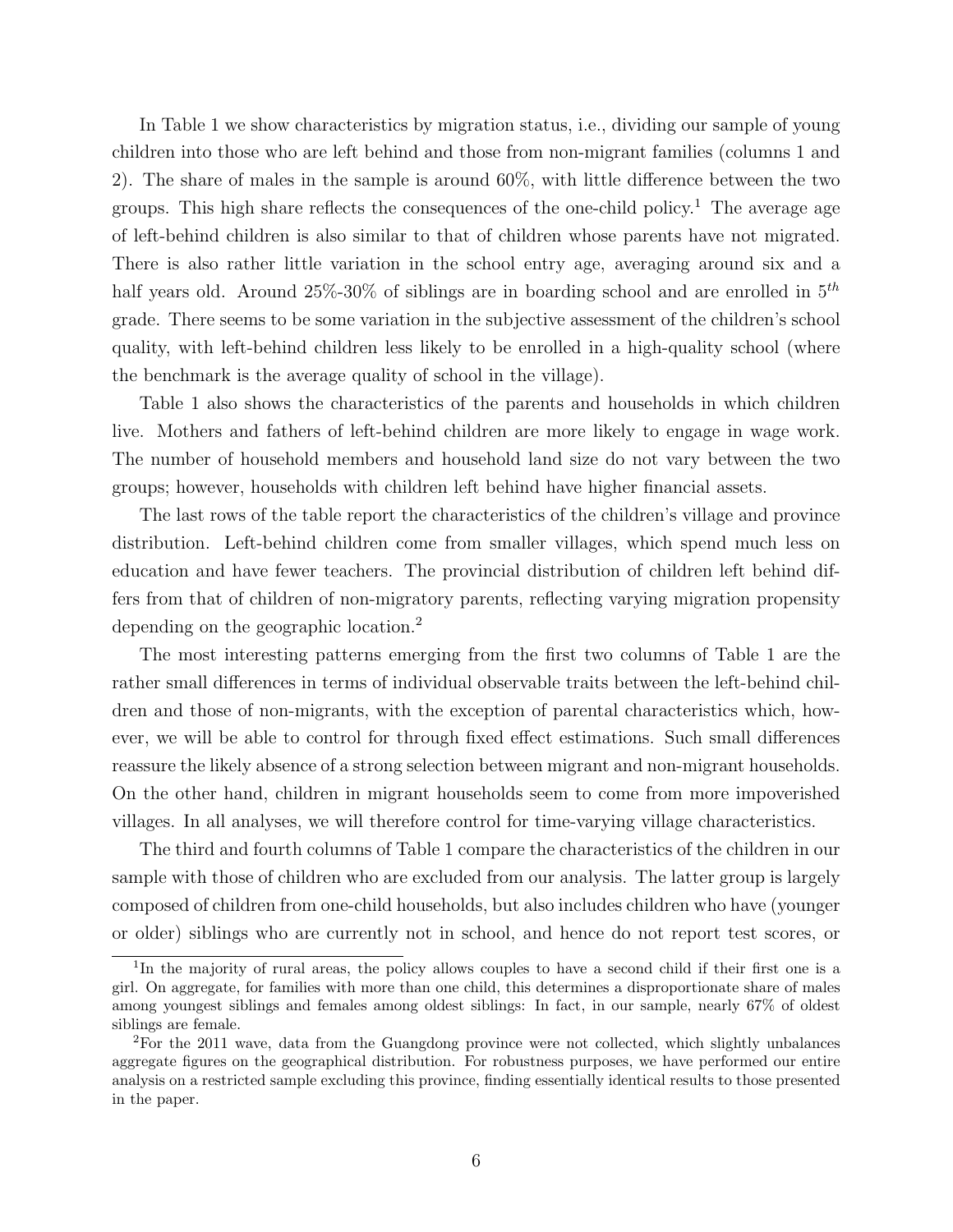siblings whose scores are missing. The purpose of this comparison is to highlight potential selectivity patterns emerging from the definition of our sample. Unlike what was expected a priori, such differences are rather limited. One peculiar aspect is the sex ratio, which again exhibits a relatively large share of males. Within the sample of "Other children", mostly from one-child families, the reasons of such an unbalance are related to the consequences of sex-selective abortions (for a recent description, see [Wei and Zhang](#page-23-9) [2011\)](#page-23-9). Other sociodemographic variables are very similar between the children in our sample and other children, with the exception of the village characteristics and the provincial distribution.<sup>[3](#page-9-0)</sup>

Table [2](#page-17-0) shows the performance in Chinese and Math by left-behind status. For completeness, we also report exam scores of children out of our estimation sample. Younger siblings perform consistently better than older siblings, with such differences present for both children left behind and those living in non-migrant households. How much of the sibling resemblance is driven by individual heterogeneity, endogeneity of the migration decision or simply observable differences across the two groups? The remainder of the paper will answer this question.

#### 4 Results

The key results of the paper are reported in Tables [3](#page-18-0) and [4.](#page-19-0) Starting with the OLS estimates, some interesting patterns arise. Looking at the performance in Chinese throughout all specifications, there is a high correlation between the oldest and younger child's score, with estimates in the range of 0.39 to 0.45. Such estimated correlation is remarkably in line with sibling correlations found in other studies (see, e.g., Björklund and Salvanes [2010\)](#page-22-12). As shown in column II, on average the absence of a parent does not seem to have a large effect on children's performance in school, which might be driven by remittances balancing the potential adverse effect of being left behind. Columns III and IV show the estimates of the interaction between the older sibling's scores and being left behind, controlling for several characteristics of the child, parents, household and village. Throughout all specifications the results are remarkably stable.

To solidify this idea, let us consider a left-behind child and a child whose parents have not migrated, both of whom have an older sibling who scored zero in Chinese (this example purely serves the scope of comparative statics, as there are virtually no children exhibiting score zero). Compared to children of non-migrants, left-behind young children with poor performing oldest siblings face a score penalty of 12% on average. However, as younger chil-

<span id="page-9-0"></span><sup>3</sup>For example, the one-child policy was particularly enforced in rural areas of Jiangsu, Chongqing and Sichuan. This determines that one-child families are relatively more represented in these provinces.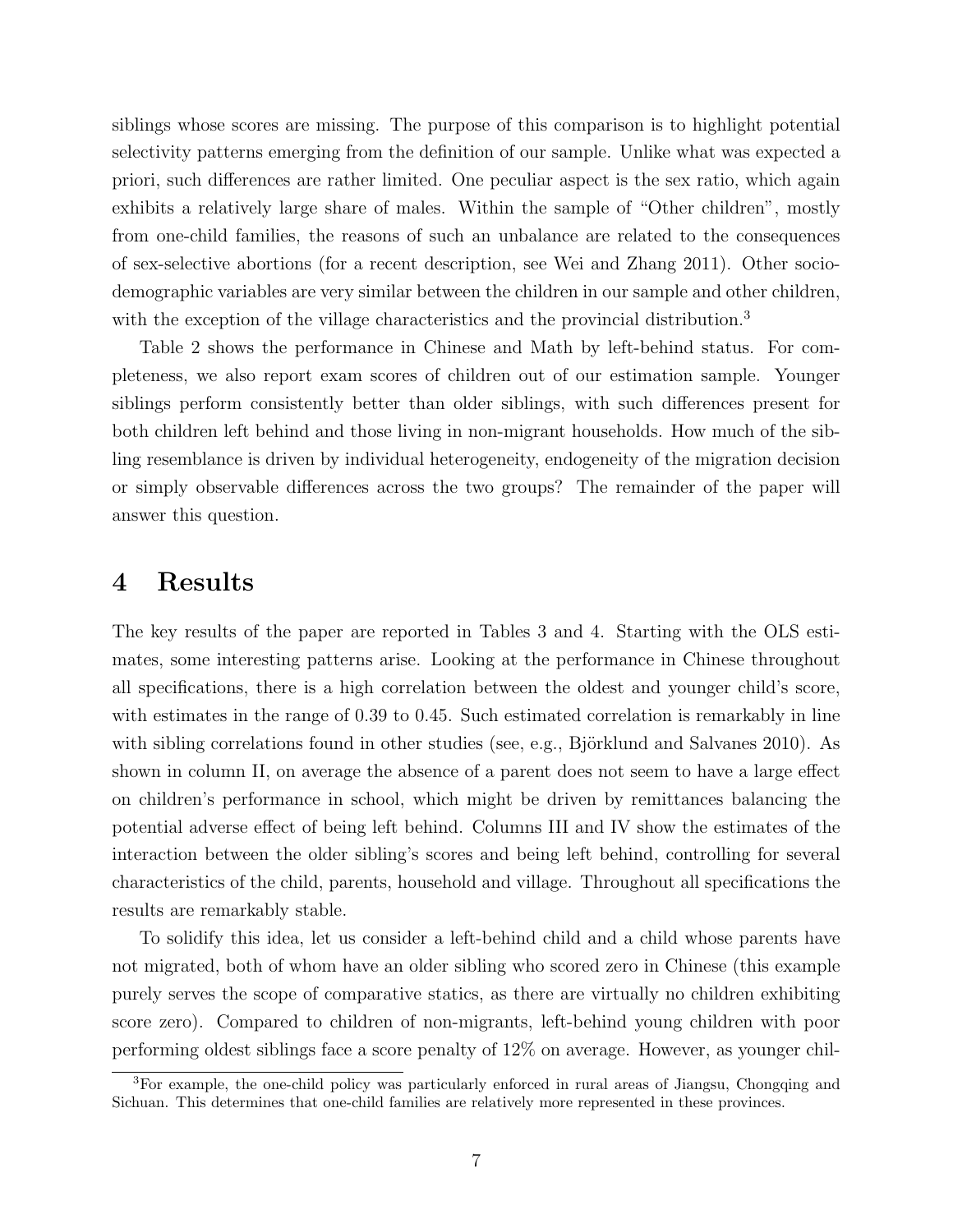dren are exposed to better performing siblings, not only are their scores positively correlated to their sibling's scores, but also the disadvantage of being left behind is fully compensated. Therefore, left-behind children with average performing siblings end up only suffering from a 1%-1.5% penalty in their scores. The presence of a top performing sibling is able to fully re-balance the score disadvantage stemming from being left behind.

In conclusion, sibling influence is stronger in left-behind households since sibling correlations are higher than in non-migrant households. All other controls exhibit the expected sign: children enrolled in high-quality schools have higher scores; furthermore, the higher the number of teachers in the village, the better the children perform. Two variables inhibit children's scores: the high number of students in the village and household's land size. Villages with too many students might have lower quality school and education systems less targeted to the children's needs. Children from households owning larger land might face a disincentive in investing in education, as well as being induced to work [\(Liang and Chen](#page-23-10) [2007\)](#page-23-10).

Columns V to VIII of Table [3](#page-18-0) also show the same regressions for performance in Math, with estimates for the sibling correlation very similar to those for Chinese. However, the estimates for the left-behind indicator and for its interaction with the oldest sibling's score are much smaller in magnitude and statistically insignificant, despite following a similar pattern in terms of sign. These results are not entirely surprising if one considers the different skills – and their transferability – involved in the study of Chinese and Math. We could postulate that good performance in Math is harder to achieve and influence, while Chinese performance – driven by students' ability to read and write a certain number of characters – can be better monitored and influenced by older siblings. This differential pattern between Chinese and Math scores persists throughout most of our analyses.

As previously highlighted, these patterns might suffer from the presence of individual effects that correlate with the covariates of interest, which could stem from individual ability as well as the endogeneity of the migration decision. In Table [4,](#page-19-0) we tackle this issue by estimating fixed effect regressions. The fixed effect estimator purges out any observed and unobserved variation that is common within individuals. In our context, where the majority of sibling pairs are from a two-sibling household, fixed effect results are also almost identical to results obtained by including household time-invariant effects.<sup>[4](#page-10-0)</sup> Hence, we are able to control for any individual- or household-specific propensity to migrate. Remarkably, the fixed effects estimates reinforce our previous findings.

As in the OLS case, left-behind children seem to suffer from parental absence in their performance in Chinese, while there are little effects in Math. The sibling correlation remains

<span id="page-10-0"></span><sup>4</sup>Results available upon request.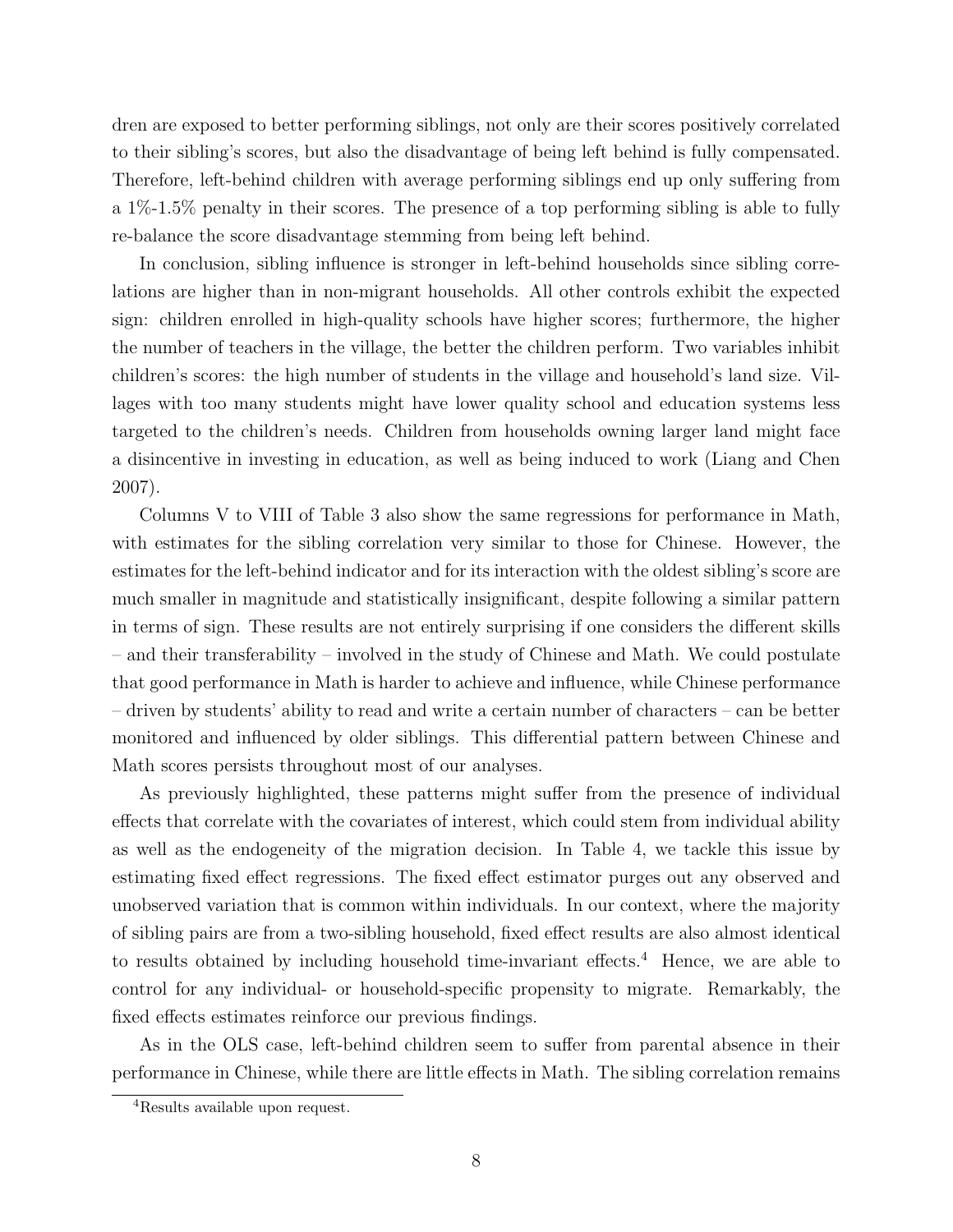economically sizeable even after controlling for individual heterogeneity. The introduction of the fixed effects exacerbate the older siblings influence in Chinese scores when parents are away: the estimate for the interaction term between the left-behind indicator and the oldest sibling's score doubles compared to the OLS estimates. Achievement in Chinese of the children left behind is around 30% lower than that of the non-migrant children in the most parsimonious specification, independently of the controls added. However, as before, leftbehind children seem to resemble their older siblings in such a way that this disadvantage is reduced and brought to zero in the case of top performing older siblings. As before, performance in Math is unaffected by being left behind and sibling influence is the same in the migrant and non-migrant households.

Our baseline analysis suggests two main findings. First, the presence of an older child plays a more important role in terms of schooling performance when the parent has migrated. Second, there is heterogeneity between school subjects in terms of the role that both parental absence and sibling influence play in shaping the human capital development of the left behind.

#### 5 Heterogeneity Analysis

We continue our analysis by showing the heterogeneity of the results by children and parent characteristics in Table [5.](#page-20-0) The first panel in Table [5](#page-20-0) shows performance by the sex composition of sibling pairs. In both Chinese and Math, older male siblings do not exhibit additional effects on the left behind. However, the opposite is true for older female siblings: the positive correlation across scores is amplified among left-behind households. Once again, this pattern is strong in the case of Chinese performance. However, when focusing on female-female pairs, we also find sibling effects for the case of Math performance, albeit these results are statistically significant at the 10% level only. Therefore, it appears that older sisters exhibit a nurturing effect on younger siblings, who seem to have an advantage from the presence of a top performing child, large enough to even revert the penalty of being left behind. The changing role of female children in the household quantifies the speculative conclusion in [Meyerhoefer and Chen](#page-23-7) [\(2011\)](#page-23-7), who suggest that migrant households re-allocate girls' time towards home production.

We further disentangle the effects by looking at which stage of compulsory education sibling influence matters the most – in earlier or later grades – and at which age difference such effects come into play. The second panel of Table [5](#page-20-0) presents results for children with smaller (less or equal to 5 years) and larger (more than 5 years) age distance between the sibling pairs. As one would perhaps expect, the sibling influence is stronger among children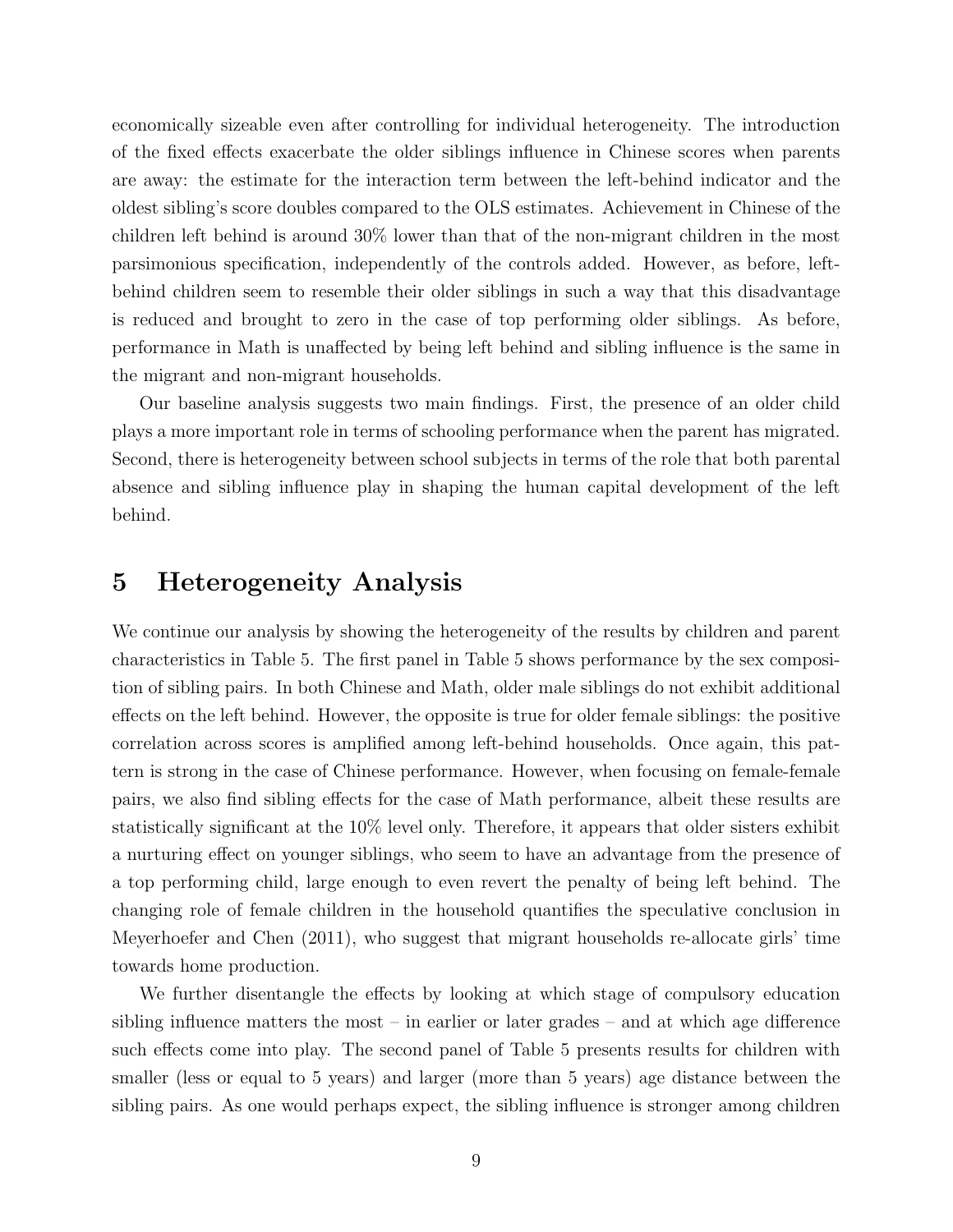whose age distance is further apart. Correlations are particularly stronger in the left-behind group in both Chinese and Math. For children closer in age, correlations are not only statistically insignificant but also economically small. We could conjecture, once again, that this pattern captures a nurturing effect of older siblings on younger ones, with this result also holding in the acquisition of Math skills.

The last four columns of this panel show the effects for younger children in grade 1 to 3 and grades greater than 3. Remarkably, children who have already spent a few years in school are most affected by sibling influence. While results are non-significant for children in grade 1 to 3, children in grade 4 and above exhibit strong correlation across Chinese exam scores, a penalty if left-behind, and stronger dependence on older siblings' performance if left behind – although these effects are weaker than those by age. As before, the left-behind disadvantage is fully compensated for by the average performing older sibling. Overall, it seems that the effect on younger siblings is driven by both age distance and the younger child's stage on the educational ladder.

In the third panel of Table [5,](#page-20-0) we show whether the impact is stronger in households where the child lives with parents or other individuals (relatives, friends or other people in the village). As expected, the impact of migration and the sibling effects are stronger when parental authority is absent and children live with members outside the restricted familial nucleus. We subsequently check whether sibling correlations are stronger in households with a previous migration experience. We select a subsample of households without and with migration history, i.e. those households who report having migrated before 2009. Remarkably, only children whose parents have not migrated before are those who face a penalty for being left behind. As before, however, this penalty is mitigated by the presence of siblings. Therefore, it appears that the intra-household reallocation of roles (and potentially resources) is only temporary and migrant households are able to adjust over time to the possible disruption of migration.

In the last panel of the table, we test whether sibling effects depend on which parent is absent. We show estimates from models in which we consider left behind only those children whose mother is absent (columns 1 and 4), the father is absent (columns 2 and 5) and both parents are absent (columns 3 and 6). Remarkably, we find similar effects on the left behind, independently of which parent is migrating, although the mother matters somewhat more for Chinese than the father; once again, the impact is essentially nil in the case of Math performance.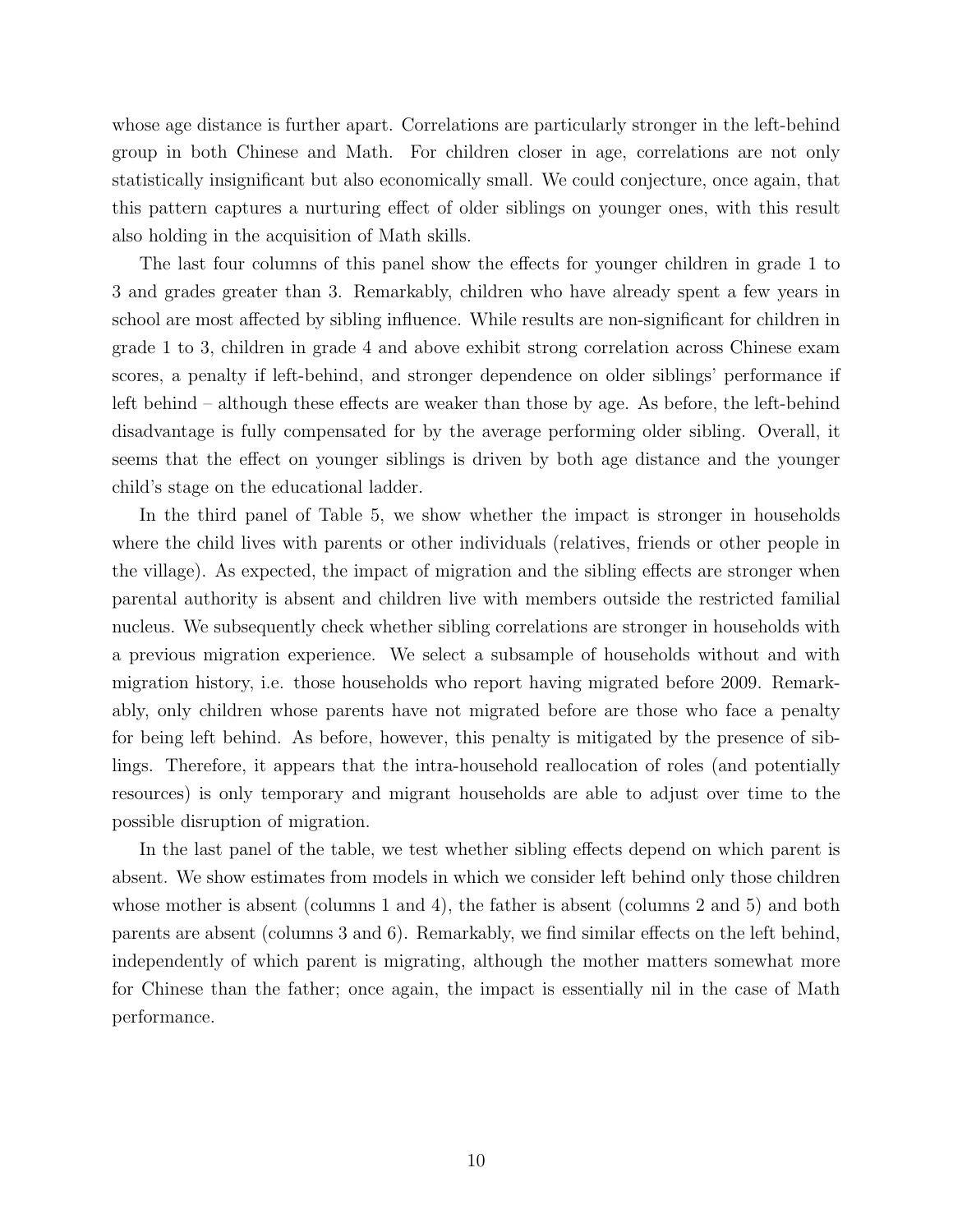#### 6 Econometric Issues

There are two main methodological challenges in our analysis. First, the migration decision might remain endogenous even after controlling for several confounding factors, as we do in our regressions. Migrants self-select in the decision to migrate, and there might be additional unobserved factors correlated with both children's outcomes and migration status. For instance, families with better socioeconomic status, networks and earning potential might be more (or less) likely to migrate, as well as possibly provide an environment in which siblings might interact more (or less) with each other. Although we control for a significant variety of characteristics, it is difficult to rule out a priori that endogeneity affects the results. Second, it might be argued that reverse causality is present: migrants might move and leave children behind due to children's school performance; for example since parents might want to provide better educational opportunities for children or might decide not to move if children are facing particular difficulties in school. Furthermore, younger siblings' performance might in turn affect older sibling performance. We allow for this possibility and admit that the sibling correlation captures an "equilibrium relationship" between the sibling pairs.

In this section, we proceed with a few robustness checks, which we present in Table [6.](#page-21-0) We aim to detect the relevance of these problems in our settings. Before proceeding, it should be noted that one of the remarkable advantages of our dataset is the panel structure, with children observed at three points in time. Hence, we have already purged time-invariant heterogeneity in the migration decision and the siblings relationship from the model by using the fixed effect estimator. The OLS estimator appeared to be upward biased (as we would expect if siblings had a positive influence on each other), although results from the OLS and fixed effect models are not very economically diverse. Although not a test, our baseline results suggest that reverse causality and endogeneity in migration might not be fundamental concerns, given the controls and structure of the data.

Exploiting variation in the timing of migration to mitigate endogeneity. Children in our panel are observed as being left behind over different years. Instead of using variation from comparing left-behind and non-migrant households, we use variation in the timing of being left behind, and drop observations of those who never migrate. In this restricted sample, the control group consists of children who are not left behind at time  $t$  but were left behind in the past or will be in the future. By only focusing on the left behind for some t, the advantage of such a strategy is that we implicitly control for the endogeneity in the left-behind indicator.<sup>[5](#page-13-0)</sup> The key identifying assumption is the absence of dynamic selection,

<span id="page-13-0"></span><sup>5</sup>Other studies have used such a technique, see for example [Bertrand and Mullainathan](#page-22-13) [\(1999\)](#page-22-13).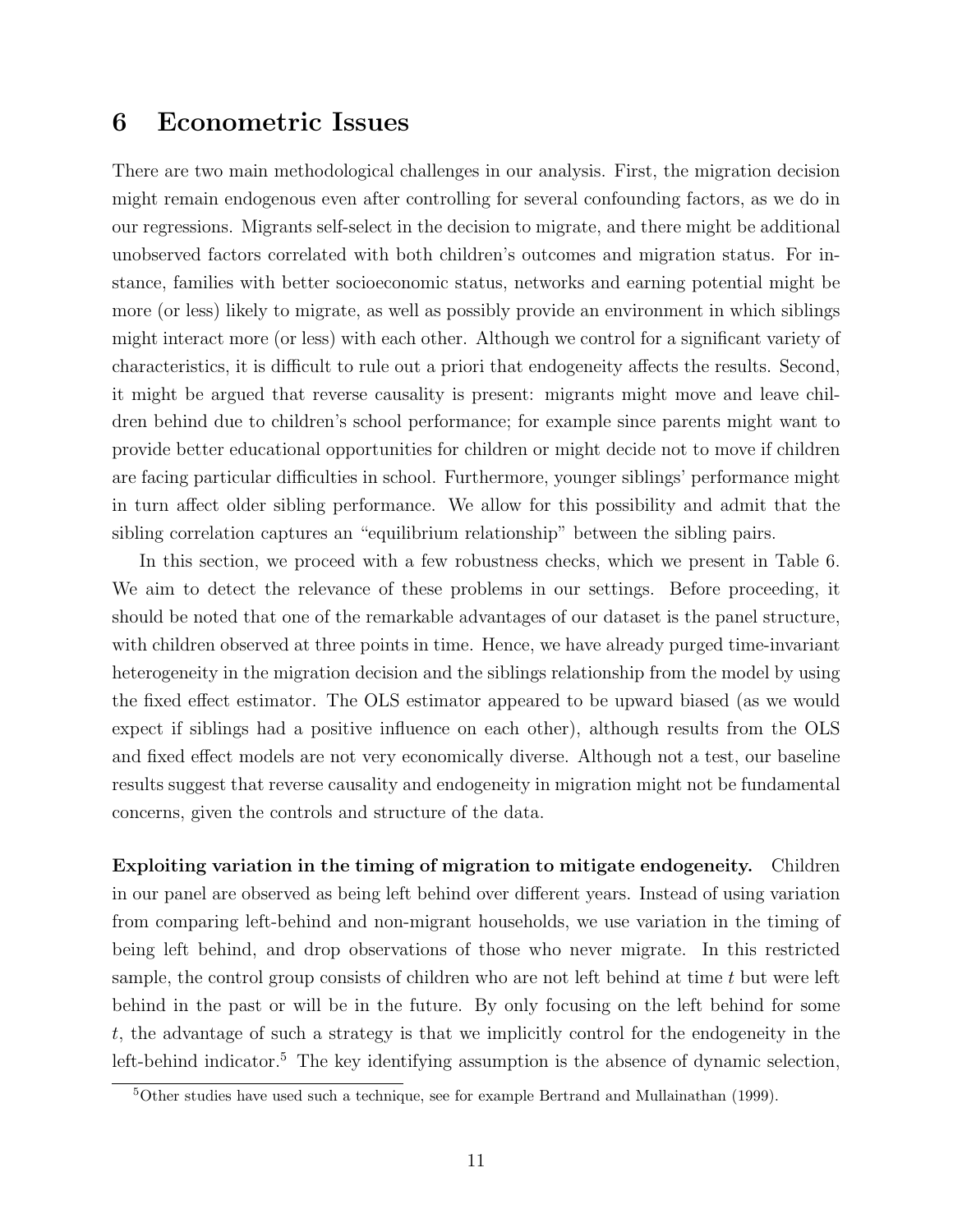once relevant characteristics are controlled for. The first four columns in the upper panel of Table [6](#page-21-0) show the results applying both OLS and fixed-effect estimators, which are similar to those found in the main part of the paper and thus reassure that endogeneity concerns are limited.

Perspective migration to understand selection. As a secondary check to assess the magnitude of self-selection in migration, we estimate the following model:

<span id="page-14-0"></span>
$$
Score_{ijt}^{Y} = \beta_0 + \beta_1 \text{Score}_{jt}^{O} + \beta_2 \text{Left-Behind}_{jt+1} + \gamma (\text{Score}_{jt}^{O} \times \text{Left-Behind}_{jt+1}) + \beta_3 X_{ijt}^{Y} + \beta_4 W_{jt} + \epsilon_{ijt}.
$$
\n(2)

An established literature explores how migrants are selected by comparing the pre-migration outcomes of future migrants and stayers [\(Moraga](#page-23-11) [2011;](#page-23-11) [Kaestner and Malamud](#page-23-12) [2013\)](#page-23-12). The model above proceeds in the same spirit: assuming that future migration is unrelated to current shocks, if selection was not a serious concern in our data, we should expect outcomes not to differ depending on migration status. The last two columns of the upper panel show that migration is unrelated to current performance and hence pre-migration outcomes between migrants and stayers are not different. Furthermore, this analysis also suggests that parents do not respond to children's schooling achievement by adjusting their migration plans.

Understanding reverse causality. We further investigate this last point by directly testing whether migration depends on educational success. We relate the probability of being left behind at time  $t$  with children's educational achievement, controlling for the same characteristics used in the baseline specification. We therefore correlate the probability of parents moving in response to the children's current educational outcomes. Following the approach adopted throughout, we estimate the model through fixed effects.

Columns 1 and 2 in the lower panel of Table [6](#page-21-0) show the estimates from such a model. Current performance in both Chinese and Math is unrelated to the probability of staying behind, not only statistically, but also in terms of magnitude of the coefficients. As an additional test, we run the same analysis, but relating the likelihood of being left behind at  $t + 1$  with current performance. In other words, we look at whether children's education performance is related with the future migration decision. Results are reported in columns 3 and 4: current children performance in Chinese and Math are unrelated to future parental migration as well. Therefore, concerns of reverse causality should not be strong.

Lastly, as already mentioned, younger siblings' performance might in turn affect older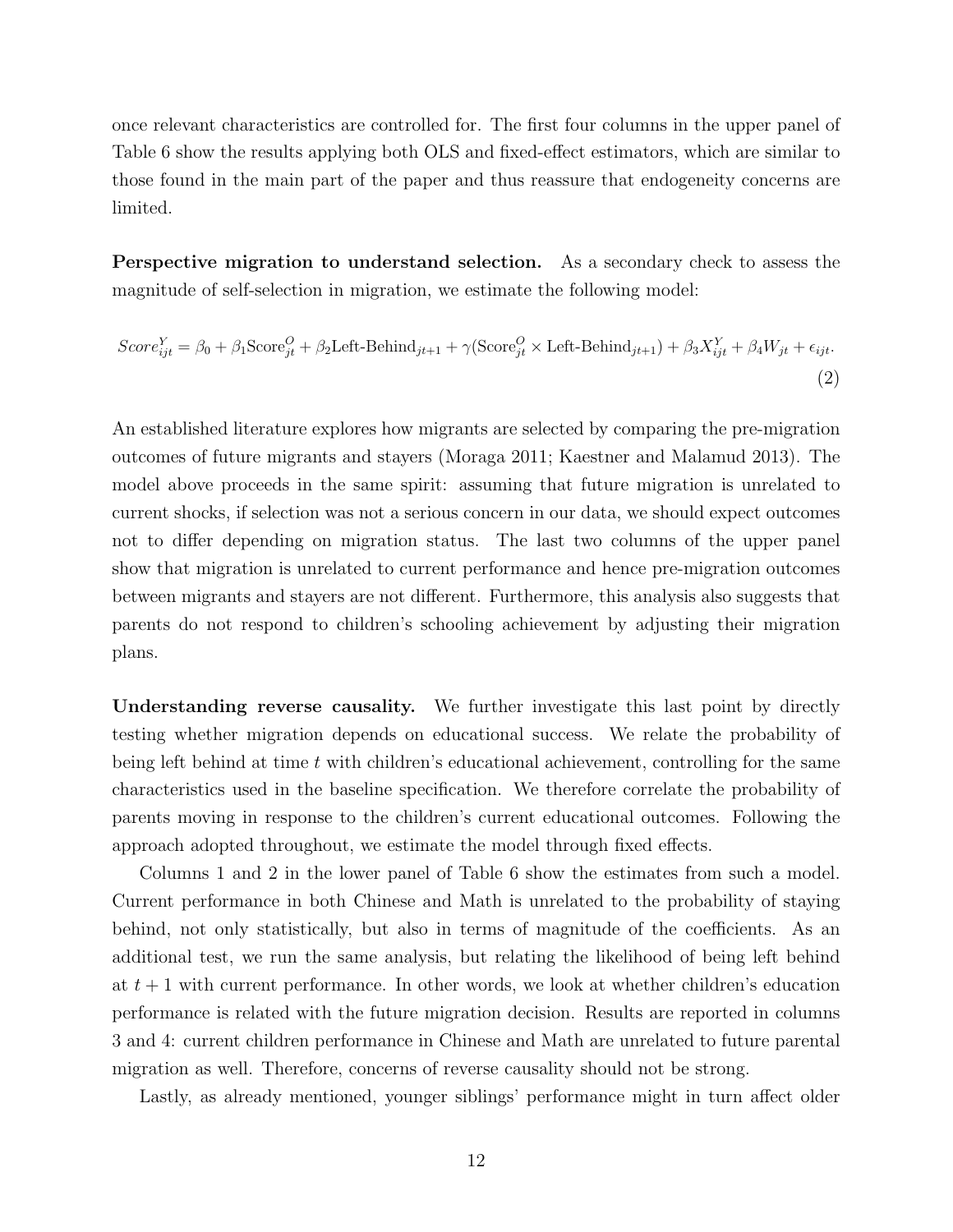siblings' performance. Although this paper does not aim to pinpoint the "directionality" of sibling interactions, we check whether the oldest sibling resents from his or her changing role in the household. In this test, the outcome variable is the score of the oldest sibling, while the key covariate is an interaction term between the left-behind indicator and the average score of the younger siblings. The last two columns of Table [6](#page-21-0) show that the impact on the older sibling is statistically zero and economically very small.

## 7 Conclusions

While a growing literature has analyzed the effects of parental migration on the educational outcomes of left-behind children, ours is the first study to highlight the importance of sibling influence in such a context. We find consistent results that sibling interactions affect the cognitive development of younger children. The effects are stronger among children leftbehind, albeit only in the acquisition of language ability, in which case the positive influence of older siblings compensates the negative effects of being left behind. Parental migration, hence absence, seems to trigger changes in the reciprocal roles and interactions between children. Heterogeneity analysis reveals that such changes primarily involve the role of older sisters and are stronger depending on the current grade and the age distance between siblings. Effects are somewhat stronger when the mother migrates instead of the father.

Our results suggest that sibling effects in migrant households play an important function in shaping children's educational outcomes and success. There are also relevant policy implications. With internal migration expected to increase, the welfare of left-behind individuals will become increasingly central to the Chinese government's policy agenda. Our results suggest that policies fostering sibling interactions will sort – ceteris paribus – positive effects in terms of human capital development. The relaxation of the one-child policy announced by the Chinese government in November 2013 has the potential to create such externalities, since a larger number of rural families will be allowed to have more than one child, hence creating the ground for promoting sibling interactions.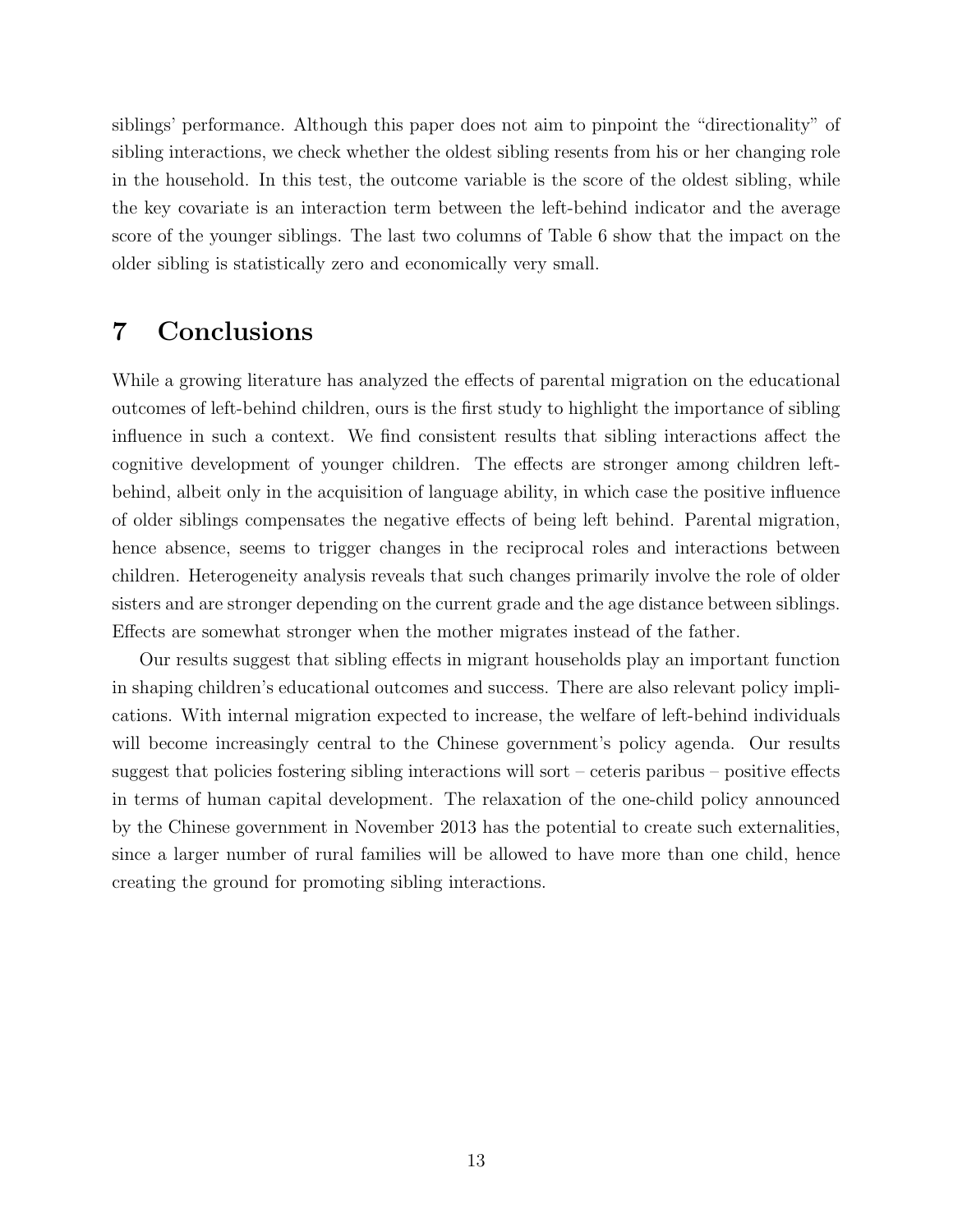# Tables

| Variable                                        | Young Siblings (in sample)<br>Left-behind | Other Children<br>(not in sample) |                   |                   |
|-------------------------------------------------|-------------------------------------------|-----------------------------------|-------------------|-------------------|
|                                                 |                                           | Non-migrant                       | All               |                   |
| Male(D)                                         | 0.597                                     | 0.618                             | 0.611             | 0.619             |
| Age                                             | (0.491)<br>11.041                         | (0.486)<br>11.370                 | (0.488)<br>11.258 | (0.486)<br>11.685 |
|                                                 | (3.072)                                   | (3.104)                           | (3.097)           | (3.725)           |
| Age at entry                                    | 6.560                                     | 6.746                             | 6.683             | 6.661             |
|                                                 | (0.735)                                   | (0.803)                           | (0.785)           | (1.278)           |
| Boarding school (D)                             | 0.253                                     | 0.298                             | 0.283             | 0.368             |
|                                                 | (0.435)                                   | (0.458)                           | (0.451)           | (0.482)           |
| High quality school $(D)$                       | 0.191                                     | 0.251                             | 0.231             | 0.292             |
|                                                 | (0.394)                                   | (0.434)                           | (0.421)           | (0.455)           |
| Grade                                           | 4.968                                     | 5.269                             | 5.167             | 6.347             |
|                                                 | (2.730)                                   | (2.997)                           | (2.912)           | (3.572)           |
| Father is farmer or out of labor force $(D)$    | 0.103                                     | 0.444                             | 0.328             | 0.321             |
|                                                 | (0.304)                                   | (0.497)                           | (0.470)           | (0.467)           |
| Father is employee $(D)$                        | 0.758                                     | 0.375                             | 0.506             | 0.558             |
| Father is self-employed (D)                     | (0.428)<br>0.139                          | (0.484)<br>0.181                  | (0.500)<br>0.167  | (0.497)<br>0.122  |
|                                                 | (0.346)                                   | (0.385)                           | (0.373)           | (0.327)           |
| Mother is farmer or out of labor force $(D)$    | 0.489                                     | 0.726                             | 0.645             | 0.545             |
|                                                 | (0.500)                                   | (0.446)                           | (0.479)           | (0.498)           |
| Mother is employee $(D)$                        | 0.429                                     | 0.201                             | 0.278             | 0.391             |
|                                                 | (0.495)                                   | (0.401)                           | (0.448)           | (0.488)           |
| Mother is self-employed $(D)$                   | 0.082                                     | 0.074                             | 0.077             | 0.064             |
|                                                 | (0.275)                                   | (0.261)                           | (0.266)           | (0.245)           |
| Household size                                  | 5.155                                     | 4.997                             | 5.051             | 4.305             |
|                                                 | (1.278)                                   | (1.183)                           | (1.218)           | (1.267)           |
| Household financial asset (ln RMB)              | 6.983                                     | 7.126                             | 7.077             | 6.824             |
|                                                 | (2.813)                                   | (3.356)                           | (3.181)           | (3.469)           |
| Household land size $(Mu/1000)$                 | 0.160                                     | 0.147                             | 0.152             | 0.166             |
|                                                 | (0.276)                                   | (0.303)                           | (0.294)           | (0.337)           |
| Lag village population $(100)$                  | 2.605<br>(2.009)                          | 3.156<br>(3.043)                  | 2.968<br>(2.746)  | 2.508<br>(1.753)  |
| Lag village expenditure on education (Mill RMB) | 0.005                                     | 0.016                             | 0.012             | $0.009\,$         |
|                                                 | (0.034)                                   | (0.131)                           | (0.109)           | (0.076)           |
| Lag village number of teachers $(100)$          | 0.109                                     | 0.240                             | 0.195             | 0.095             |
|                                                 | (0.153)                                   | (0.921)                           | (0.755)           | (0.264)           |
| Lag village number of students $(100)$          | 2.590                                     | 3.651                             | 3.289             | 1.789             |
|                                                 | (3.880)                                   | (6.256)                           | (5.583)           | (3.749)           |
| Province: Hebei                                 | 0.026                                     | 0.072                             | 0.056             | 0.055             |
|                                                 | (0.160)                                   | (0.258)                           | (0.230)           | (0.229)           |
| Province: Jiangsu                               | 0.111                                     | 0.080                             | 0.090             | 0.166             |
|                                                 | (0.314)                                   | (0.271)                           | (0.286)           | (0.373)           |
| Province: Zhejiang                              | 0.021                                     | 0.065                             | 0.050             | 0.127             |
|                                                 | (0.142)                                   | (0.247)                           | (0.218)           | (0.333)           |
| Province: Anhui                                 | 0.212                                     | 0.155<br>(0.362)                  | 0.174             | 0.118             |
| Province: Henan                                 | (0.409)<br>0.131                          | 0.135                             | (0.380)<br>0.134  | (0.322)<br>0.102  |
|                                                 | (0.338)                                   | (0.342)                           | (0.340)           | (0.302)           |
| Province: Hubei                                 | 0.056                                     | 0.067                             | 0.063             | 0.120             |
|                                                 | (0.231)                                   | (0.250)                           | (0.243)           | (0.325)           |
| Province: Guangdong                             | 0.200                                     | 0.349                             | 0.298             | $0.064\,$         |
|                                                 | (0.401)                                   | (0.477)                           | (0.458)           | (0.245)           |
| Province: Chongqing                             | 0.026                                     | 0.023                             | 0.024             | 0.073             |
|                                                 | (0.160)                                   | (0.151)                           | (0.154)           | (0.260)           |
| Province: Sichuan                               | 0.217                                     | 0.055                             | 0.111             | 0.175             |
|                                                 | (0.413)                                   | (0.229)                           | (0.314)           | (0.380)           |
| Observations                                    | 534                                       | 1032                              | 1566              | 4224              |

#### <span id="page-16-0"></span>Table 1: Characteristics of Left-Behind Children and Children in Non-Migrant Households

Source: RUMiC data, RHS waves 2009, 2010 and 2011. Standard deviations in parentheses.

Left-behind children are those whom either parent left the hometown for at least one month during the Left-behind children are those whom either parent left the hometown for at least one month during the twelve months preceding the survey. Other children refer to the group of children not included in the analysis. See text for details.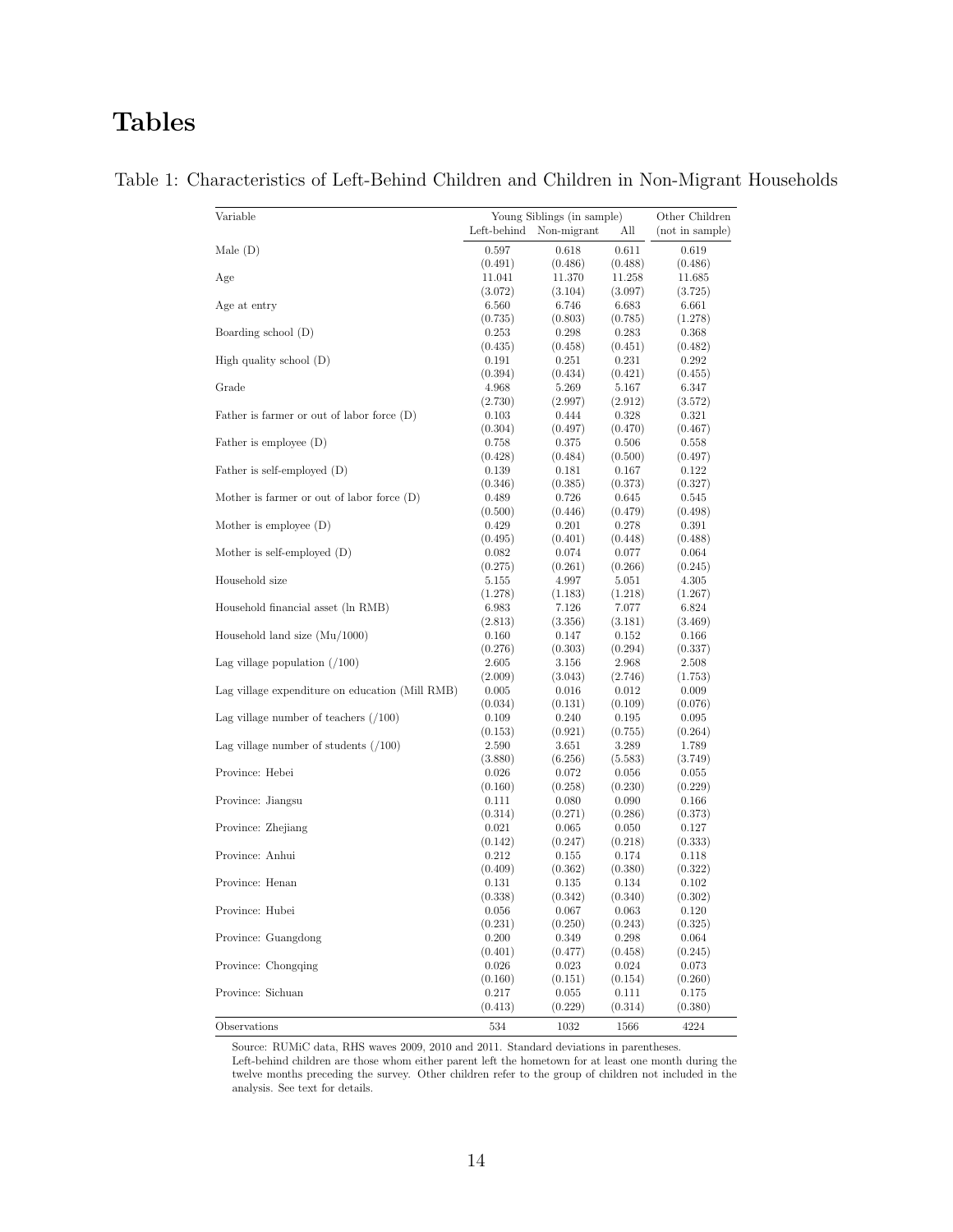|                        |                            | Chinese | Math        |                |  |  |
|------------------------|----------------------------|---------|-------------|----------------|--|--|
|                        | Left-Behind<br>Non-Migrant |         | Left-Behind | Non-Migrant    |  |  |
| Young siblings' score  | 0.802                      | 0.811   |             | 0.818<br>0.821 |  |  |
|                        | (0.119)                    | (0.110) | (0.122)     | (0.116)        |  |  |
| Oldest siblings' score | 0.776                      | 0.781   | 0.790       | 0.795          |  |  |
|                        | (0.120)                    | (0.119) | (0.127)     | (0.132)        |  |  |
| Observations           | 534                        | 1032    | 534         | 1032           |  |  |
| Other children's score | 0.821                      | 0.816   | 0.836       | 0.833          |  |  |
| (not in sample)        | (0.120)                    | (0.122) | (0.122)     | (0.125)        |  |  |
|                        |                            |         |             |                |  |  |
| Observations           | 1495                       | 2729    | 1495        | 2729           |  |  |

<span id="page-17-0"></span>Table 2: Test Scores in Chinese and Migrants by Migration Status

Source: RUMiC data, RHS waves 2009, 2010 and 2011. Standard deviations in parentheses. Scores refer to exam scores in Chinese and Math in the semester prior to the interview as reported by the parent or guardian of the child.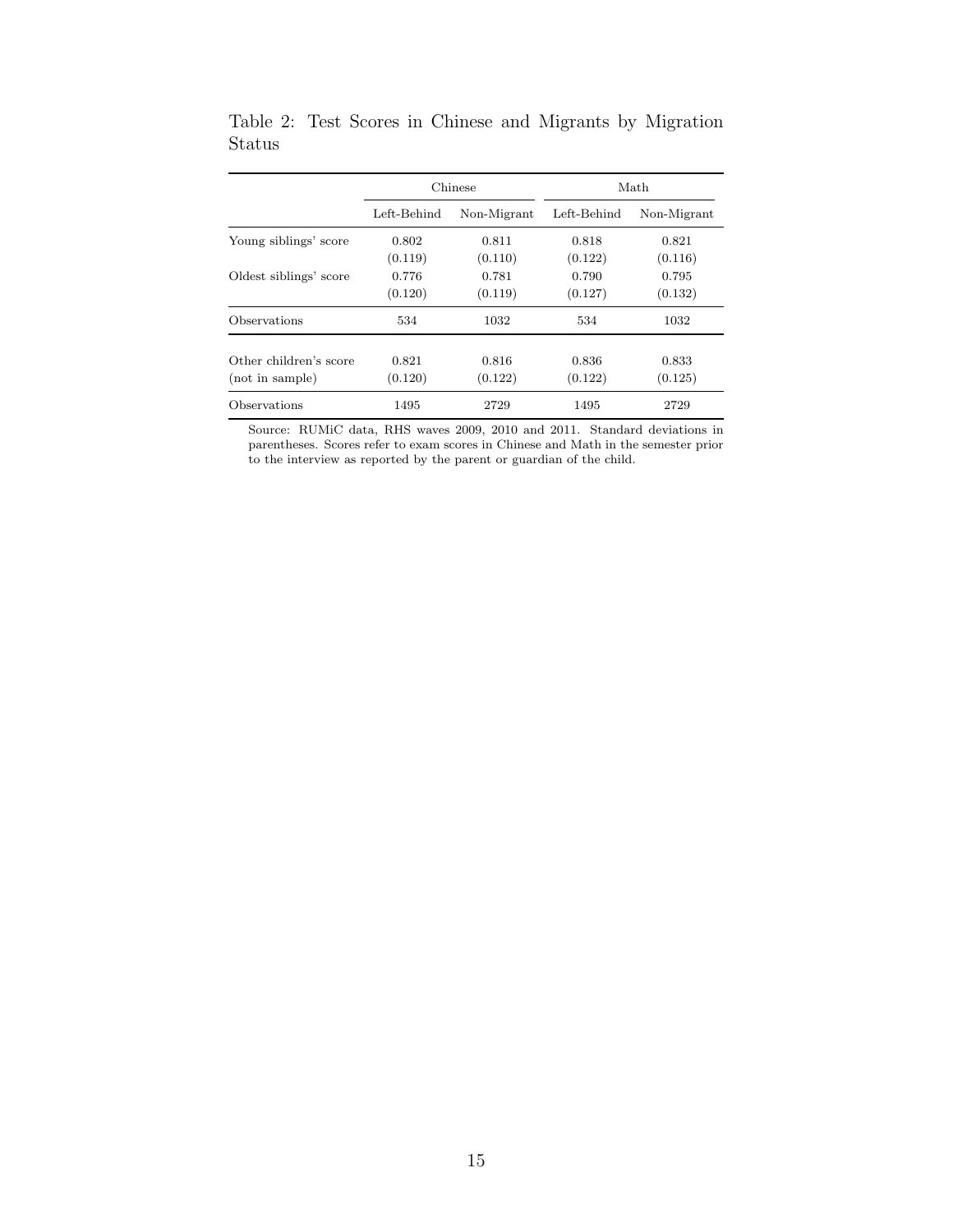<span id="page-18-0"></span>

|                                                              | Chinese    |            |            |            | Math       |             |            |             |
|--------------------------------------------------------------|------------|------------|------------|------------|------------|-------------|------------|-------------|
|                                                              | $\bf I$    | $\rm II$   | $\rm III$  | IV         | V          | VI          | <b>VII</b> | <b>VIII</b> |
| Score $_{it}^O$                                              | $0.454***$ |            | $0.453***$ | $0.393***$ | $0.410***$ |             | $0.409***$ | $0.378***$  |
|                                                              | (0.036)    |            | (0.035)    | (0.039)    | (0.028)    |             | (0.028)    | (0.032)     |
| Left-Behind <sub>it</sub> (D)                                |            | $-0.014**$ | $-0.010*$  | $-0.120**$ |            | $-0.008$    | $-0.004$   | $-0.059$    |
|                                                              |            | (0.007)    | (0.006)    | (0.059)    |            | (0.007)     | (0.006)    | (0.052)     |
| Left-Behind <sub>it</sub> $\times$ Score <sup><i>Q</i></sup> |            |            |            | $0.140*$   |            |             |            | 0.072       |
|                                                              |            |            |            | (0.072)    |            |             |            | (0.061)     |
| Male $(D)$                                                   | $-0.005$   | $-0.007$   | $-0.005$   | $-0.008$   | 0.000      | 0.001       | 0.000      | $-0.001$    |
|                                                              | (0.005)    | (0.006)    | (0.005)    | (0.005)    | (0.006)    | (0.006)     | (0.006)    | (0.006)     |
| Age                                                          | $-0.003*$  | $-0.005**$ | $-0.003*$  | $-0.004**$ | $-0.002$   | $-0.005**$  | $-0.002$   | $-0.003*$   |
|                                                              | (0.002)    | (0.002)    | (0.002)    | (0.002)    | (0.002)    | (0.002)     | (0.002)    | (0.002)     |
| Age at entry                                                 | $-0.006$   | $-0.012**$ | $-0.007*$  | $-0.010**$ | $-0.009**$ | $-0.015***$ | $-0.009**$ | $-0.011***$ |
|                                                              | (0.004)    | (0.005)    | (0.004)    | (0.004)    | (0.004)    | (0.005)     | (0.004)    | (0.004)     |
| Boarding school                                              | $-0.007$   | $-0.010$   | $-0.007$   | $-0.006$   | $-0.008$   | $-0.007$    | $-0.008$   | $-0.004$    |
|                                                              | (0.006)    | (0.007)    | (0.006)    | (0.006)    | (0.007)    | (0.008)     | (0.007)    | (0.007)     |
| High quality school                                          | $0.034***$ | $0.048***$ | $0.034***$ | $0.028***$ | $0.037***$ | $0.052***$  | $0.037***$ | $0.031***$  |
|                                                              | (0.006)    | (0.007)    | (0.006)    | (0.006)    | (0.007)    | (0.007)     | (0.007)    | (0.006)     |
| Grade                                                        | $-0.002$   | $-0.002$   | $-0.002$   | $-0.001$   | $-0.003$   | $-0.002$    | $-0.003$   | $-0.002$    |
|                                                              | (0.002)    | (0.002)    | (0.002)    | (0.002)    | (0.002)    | (0.002)     | (0.002)    | (0.002)     |
|                                                              |            |            |            | 0.002      |            |             |            | 0.002       |
| Father is employee                                           |            |            |            |            |            |             |            |             |
|                                                              |            |            |            | (0.006)    |            |             |            | (0.007)     |
| Father is self-employed                                      |            |            |            | $-0.004$   |            |             |            | 0.000       |
|                                                              |            |            |            | (0.008)    |            |             |            | (0.009)     |
| Mother is employee.                                          |            |            |            | $0.012*$   |            |             |            | 0.009       |
|                                                              |            |            |            | (0.007)    |            |             |            | (0.007)     |
| Mother is self-employed                                      |            |            |            | 0.009      |            |             |            | 0.012       |
|                                                              |            |            |            | (0.012)    |            |             |            | (0.014)     |
| Household size                                               |            |            |            | $-0.003$   |            |             |            | $-0.005**$  |
|                                                              |            |            |            | (0.003)    |            |             |            | (0.003)     |
| Household financial asset                                    |            |            |            | $-0.001$   |            |             |            | $-0.001$    |
|                                                              |            |            |            | (0.001)    |            |             |            | (0.001)     |
| Household land size                                          |            |            |            | $-0.028**$ |            |             |            | $-0.030**$  |
|                                                              |            |            |            | (0.012)    |            |             |            | (0.012)     |
| Lag village population                                       |            |            |            | 0.000      |            |             |            | 0.001       |
|                                                              |            |            |            | (0.002)    |            |             |            | (0.002)     |
| Lag village expenditure on education                         |            |            |            | 0.005      |            |             |            | $-0.018$    |
|                                                              |            |            |            | (0.021)    |            |             |            | (0.020)     |
| Lag village number of teachers                               |            |            |            | $0.015***$ |            |             |            | $0.013**$   |
|                                                              |            |            |            | (0.004)    |            |             |            | (0.006)     |
| Lag village number of students                               |            |            |            | $-0.002**$ |            |             |            | $-0.001$    |
|                                                              |            |            |            | (0.001)    |            |             |            | (0.001)     |
| $\mathbb{R}^2$                                               | 0.31       | 0.10       | 0.31       | 0.35       | 0.29       | 0.09        | 0.29       | 0.32        |
| N                                                            | 1566       | 1566       | 1566       | 1566       | 1566       | 1566        | 1566       | 1566        |
|                                                              |            |            |            |            |            |             |            |             |

Table 3: Performance in Chinese and Math, OLS Results

Source: RUMiC data, RHS waves 2009, 2010 and 2011. Robust standard errors clustered at the household level in parentheses. Column IV and VIII include province fixed effects.

All regressions include year fixed effects.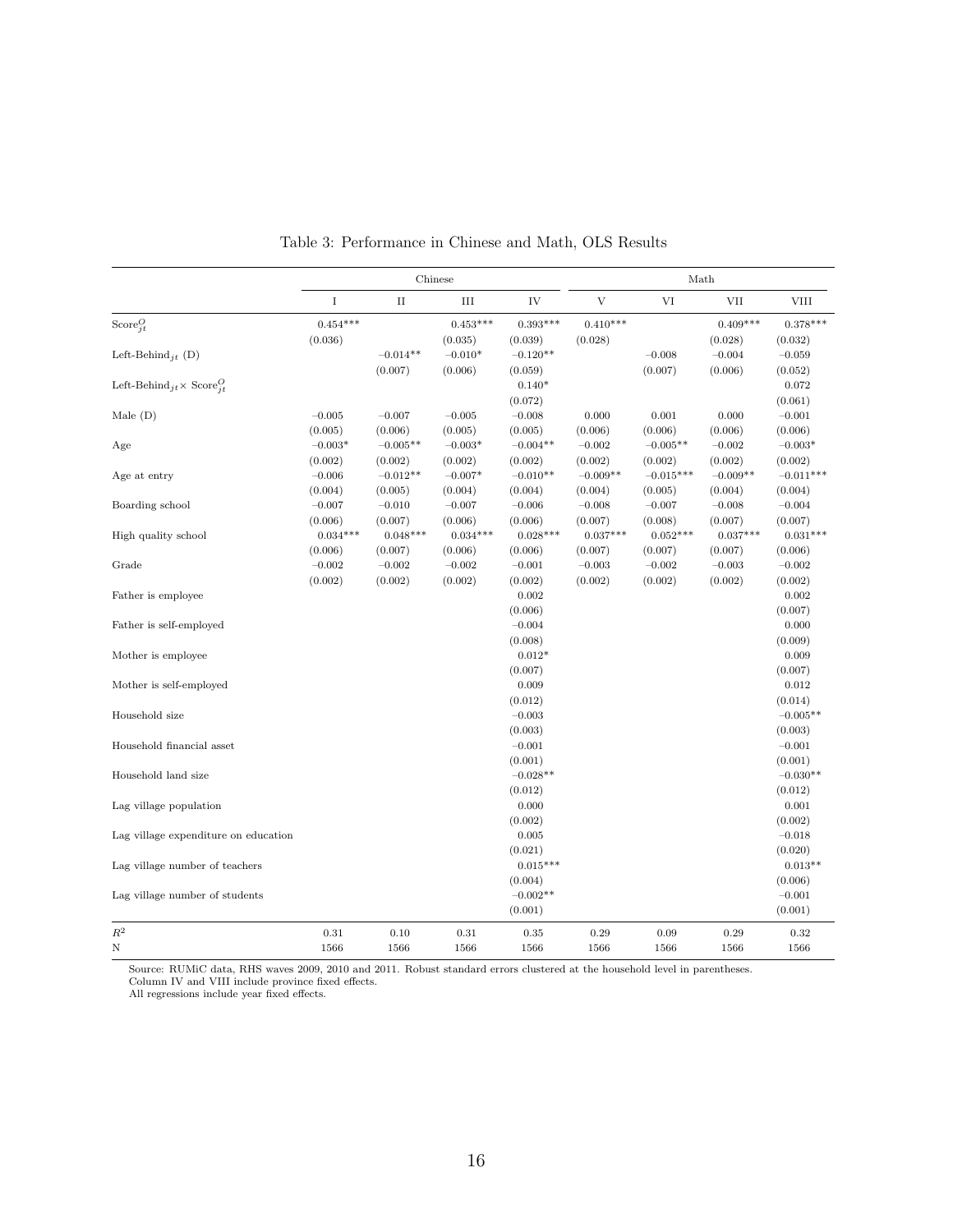<span id="page-19-0"></span>

|                                              | Chinese     |           |            |            | Math         |          |            |             |
|----------------------------------------------|-------------|-----------|------------|------------|--------------|----------|------------|-------------|
|                                              | $\mathbf I$ | $\rm II$  | $\rm III$  | IV         | $\mathbf{V}$ | VI       | <b>VII</b> | <b>VIII</b> |
| Score $_{it}^O$                              | $0.432***$  |           | $0.431***$ | $0.332***$ | $0.403***$   |          | $0.402***$ | $0.368***$  |
|                                              | (0.071)     |           | (0.071)    | (0.075)    | (0.042)      |          | (0.042)    | (0.053)     |
| Left-Behind <sub>it</sub> (D)                |             | $-0.018$  | $-0.013$   | $-0.211**$ |              | $-0.009$ | $-0.004$   | $-0.083$    |
|                                              |             | (0.013)   | (0.011)    | (0.091)    |              | (0.016)  | (0.013)    | (0.068)     |
| Left-Behind $i_t \times \text{Score}^O_{it}$ |             |           |            | $0.252**$  |              |          |            | 0.099       |
|                                              |             |           |            | (0.116)    |              |          |            | (0.080)     |
| Boarding school                              | 0.009       | 0.002     | 0.009      | 0.007      | 0.004        | 0.001    | 0.003      | 0.004       |
|                                              | (0.009)     | (0.011)   | (0.009)    | (0.009)    | (0.010)      | (0.012)  | (0.011)    | (0.011)     |
| High quality school                          | $0.024**$   | $0.026**$ | $0.024**$  | $0.022**$  | $0.021*$     | $0.023*$ | $0.021*$   | 0.020       |
|                                              | (0.011)     | (0.012)   | (0.011)    | (0.011)    | (0.012)      | (0.013)  | (0.012)    | (0.012)     |
| Grade                                        | $-0.003$    | $-0.000$  | $-0.003$   | $-0.003$   | $-0.005*$    | $-0.004$ | $-0.005*$  | $-0.006*$   |
|                                              | (0.002)     | (0.003)   | (0.002)    | (0.002)    | (0.003)      | (0.004)  | (0.003)    | (0.003)     |
| Household size                               |             |           |            | 0.003      |              |          |            | $-0.006$    |
|                                              |             |           |            | (0.010)    |              |          |            | (0.013)     |
| Household financial asset                    |             |           |            | $-0.002$   |              |          |            | $-0.000$    |
|                                              |             |           |            | (0.002)    |              |          |            | (0.002)     |
| Household land size                          |             |           |            | $-0.016$   |              |          |            | $-0.036**$  |
|                                              |             |           |            | (0.014)    |              |          |            | (0.015)     |
| Lag village population                       |             |           |            | 0.003      |              |          |            | $-0.008$    |
|                                              |             |           |            | (0.007)    |              |          |            | (0.007)     |
| Lag village expenditure on education         |             |           |            | 0.067      |              |          |            | 0.010       |
|                                              |             |           |            | (0.080)    |              |          |            | (0.055)     |
| Lag village number of teachers               |             |           |            | 0.015      |              |          |            | 0.017       |
|                                              |             |           |            | (0.016)    |              |          |            | (0.016)     |
| Lag village number of students               |             |           |            | $-0.002$   |              |          |            | 0.001       |
|                                              |             |           |            | (0.001)    |              |          |            | (0.001)     |
| $R^2$                                        | 0.25        | 0.02      | 0.25       | 0.28       | $\rm 0.21$   | 0.02     | 0.21       | 0.23        |
| N                                            | 1566        | 1566      | 1566       | 1566       | 1566         | 1566     | 1566       | 1566        |

#### Table 4: Performance in Chinese and Math, Fixed Effects Results

Source: RUMiC data, RHS waves 2009, 2010 and 2011. Robust standard errors clustered at the household level in parentheses. All regressions include year fixed effects.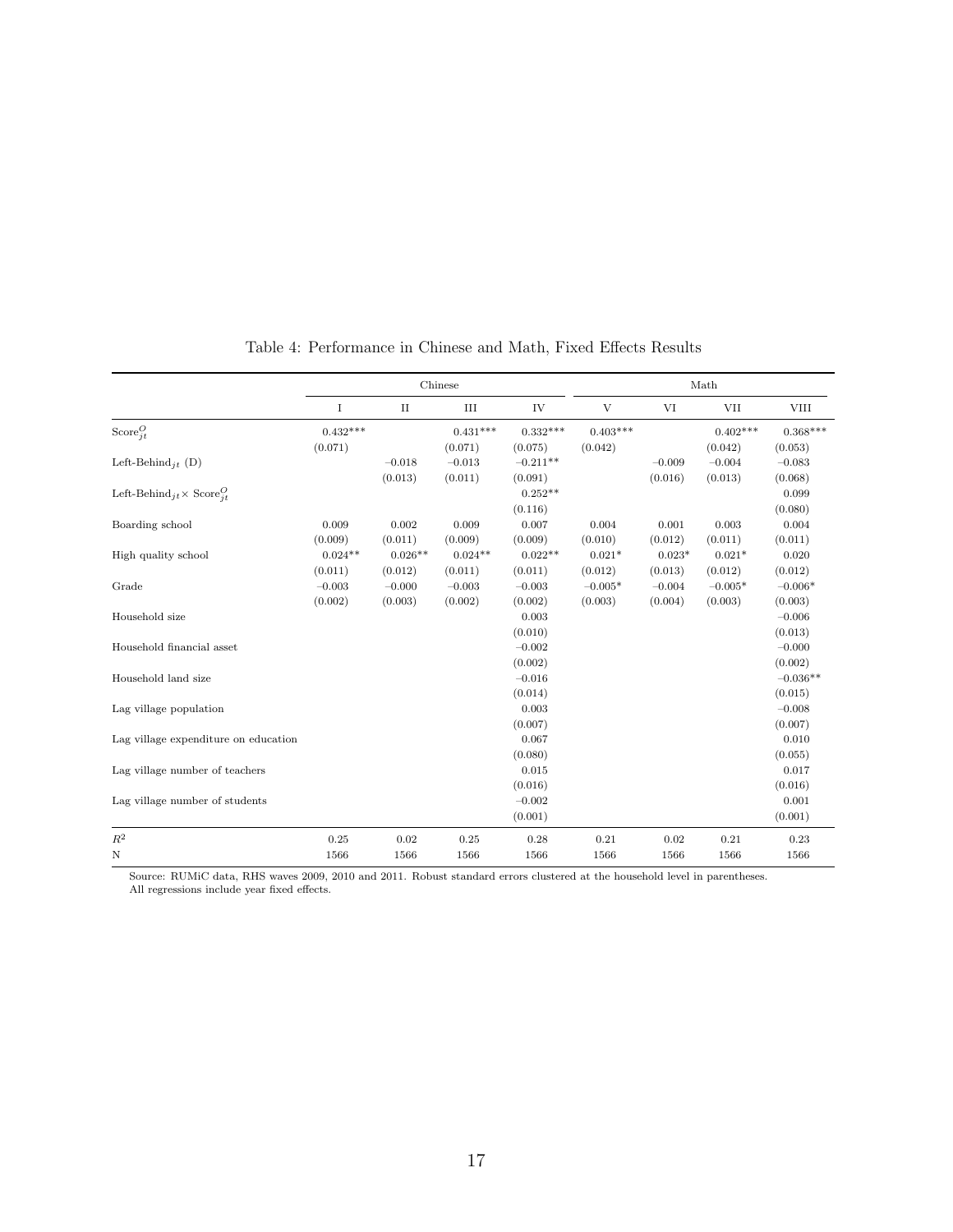<span id="page-20-0"></span>

|                                                                            | By Sex of Sibling Pairs |                                                 |                  |                  |                  |                  |                           |             |  |
|----------------------------------------------------------------------------|-------------------------|-------------------------------------------------|------------------|------------------|------------------|------------------|---------------------------|-------------|--|
|                                                                            | Chinese                 |                                                 |                  |                  | Math             |                  |                           |             |  |
|                                                                            | MO-MY                   | $MO-FY$                                         | FO-MY            | FO-FY            | MO-MY            | $MO-FY$          | FO-MY                     | FO-FY       |  |
| $Score_{it}^O$                                                             | 0.1744                  | $0.5123^{***}\,$                                | $0.2798*$        | $0.2700**$       | $0.3247***$      | $0.4385***$      | $0.4522***$               | $0.2164*$   |  |
|                                                                            | (0.1375)                | (0.0651)                                        | (0.1470)         | (0.1328)         | (0.0996)         | (0.0632)         | (0.0929)                  | (0.1209)    |  |
| Left-Behind <sub>it</sub> (D)                                              | $-0.1972$               | 0.0096                                          | $-0.3141**$      | $-0.3131**$      | 0.0247           | 0.0195           | $-0.0836$                 | $-0.3103**$ |  |
|                                                                            | (0.1314)                | (0.1146)                                        | (0.1595)         | (0.1458)         | (0.1177)         | (0.1700)         | (0.1218)                  | (0.1532)    |  |
| Left-Behind <sub>jt</sub> $\times$ Score <sup><i>Q</i></sup> <sub>it</sub> | 0.2428                  | $-0.0427$                                       | $0.3987*$        | $0.3586**$       | $-0.0126$        | $-0.0169$        | 0.1075                    | $0.3489*$   |  |
|                                                                            | (0.1821)                | (0.1392)                                        | (0.2065)         | (0.1755)         | (0.1449)         | (0.2038)         | (0.1461)                  | (0.1788)    |  |
| Ν                                                                          | 264                     | 248                                             | 693              | 361              | 264              | 248              | 693                       | 361         |  |
|                                                                            |                         |                                                 | By Age Distance  |                  |                  |                  | By Grade of Young Sibling |             |  |
|                                                                            |                         | Chinese                                         |                  | Math             |                  | Chinese          |                           | Math        |  |
|                                                                            | $\leq 5$ years          | $> 5$ years                                     | $\leq 5$ years   | $> 5$ years      | Grade $\leq 3$   | Grade > 3        | Grade $\leq 3$            | Grade > 3   |  |
| $\text{Score}_{it}^O$                                                      | $0.3555***$             | $0.1615**$                                      | $0.4240***$      | 0.1197           | $0.2735***$      | $0.3579***$      | $0.2306*$                 | $0.3606***$ |  |
|                                                                            | (0.1054)                | (0.0695)                                        | (0.0644)         | (0.0839)         | (0.0933)         | (0.0980)         | (0.1328)                  | (0.0623)    |  |
| Left-Behind <sub>it</sub> (D)                                              | $-0.1715*$              | $-0.4261**$                                     | $-0.0423$        | $-0.3192**$      | $-0.1868$        | $-0.2153*$       | $-0.1141$                 | $-0.1248*$  |  |
|                                                                            | (0.0944)                | (0.1928)                                        | (0.0757)         | (0.1341)         | (0.1272)         | (0.1213)         | (0.1343)                  | (0.0755)    |  |
| Left-Behind <sub>it</sub> $\times$ Score <sup><math>Q</math></sup>         | 0.1934                  | $0.5313**$                                      | 0.0589           | $0.3659**$       | 0.2137           | $0.2722*$        | 0.1226                    | 0.1465      |  |
|                                                                            | (0.1217)                | (0.2428)                                        | (0.0949)         | (0.1502)         | (0.1683)         | (0.1531)         | (0.1646)                  | (0.0952)    |  |
| Ν                                                                          | 1053                    | 513                                             | 1053             | 513              | 498              | 1068             | 498                       | 1068        |  |
|                                                                            |                         | Lives with Parents or Others<br>Migrated Before |                  |                  |                  |                  |                           |             |  |
|                                                                            |                         | Chinese                                         |                  | Math             |                  | Chinese          |                           | Math        |  |
|                                                                            | Parents                 | Others                                          | Parents          | Others           | Yes              | $\rm No$         | Yes                       | No          |  |
| Score $_{it}^O$                                                            | $0.2523***$             | $0.3500*$                                       | $0.3618***$      | 0.2353           | $0.3406***$      | 0.2213           | $0.3783***$               | $0.3363***$ |  |
|                                                                            | (0.0871)                | (0.1877)                                        | (0.0581)         | (0.1625)         | (0.0817)         | (0.1477)         | (0.0630)                  | (0.0758)    |  |
| Left-Behind <sub>it</sub> (D)                                              | $-0.0698$               | $-0.3055*$                                      | 0.0914           | $-0.2244$        | $-0.0981$        | $-0.3882**$      | $-0.0933$                 | $-0.0902$   |  |
|                                                                            | (0.1089)                | (0.1646)                                        | (0.1614)         | (0.1463)         | (0.0834)         | (0.1559)         | (0.0982)                  | (0.0838)    |  |
| Left-Behind <sub>jt</sub> $\times$ Score <sup><i>Q</i></sup> <sub>it</sub> | 0.0755                  | $0.4075*$                                       | $-0.1210$        | $0.3083*$        | 0.1152           | $0.4484**$       | 0.1161                    | 0.0933      |  |
|                                                                            | (0.1345)                | (0.2154)                                        | (0.1895)         | (0.1834)         | (0.1054)         | (0.2014)         | (0.1169)                  | (0.0997)    |  |
| Ν                                                                          | 991                     | 575                                             | 991              | 575              | 1232             | 334              | 1232                      | 334         |  |
|                                                                            |                         | By Absent Parent                                |                  |                  |                  |                  |                           |             |  |
|                                                                            |                         |                                                 | Chinese          |                  |                  | Math             |                           |             |  |
|                                                                            |                         | Mother                                          | Father           | Both             | Mother           | Father           | Both                      |             |  |
| Score $_{it}^O$                                                            |                         | $0.3493***$                                     | $0.3389***$      | $0.3529***$      | $0.3865***$      | $0.3723***$      | $0.3893***$               |             |  |
|                                                                            |                         | (0.0631)                                        | (0.0735)         | (0.0625)         | (0.0480)         | (0.0524)         | (0.0478)                  |             |  |
|                                                                            |                         |                                                 |                  |                  |                  |                  |                           |             |  |
| Left-Behind <sub>it</sub> (D)                                              |                         | $-0.2918***$                                    | $-0.1970**$      | $-0.2814***$     | $-0.0835$        | $-0.0745$        | $-0.0736$                 |             |  |
|                                                                            |                         | (0.1007)                                        | (0.0909)         | (0.1026)         | (0.0734)         | (0.0666)         | (0.0762)                  |             |  |
| Left-Behind <sub>jt</sub> $\times$ Score <sup><i>Q</i></sup> <sub>it</sub> |                         | $0.3590***$                                     | $0.2431**$       | $0.3642***$      | 0.0946           | 0.1005           | 0.1035                    |             |  |
| Ν                                                                          |                         | (0.1259)<br>1566                                | (0.1174)<br>1566 | (0.1296)<br>1566 | (0.0871)<br>1566 | (0.0801)<br>1566 | (0.0901)<br>1566          |             |  |

Table 5: Heterogeneity

Source: RUMiC data, RHS waves 2009, 2010 and 2011. Robust standard errors clustered at the household level in parentheses.

All regressions include year fixed effects and the full set of regressors in column IV and VIII of Table [4.](#page-19-0)

MO=Male older sibling; MY=Male younger sibling; FO=Female older sibling; FY=Female younger sibling.

Migrated before refer to whether either parent had migrated before the year 2009.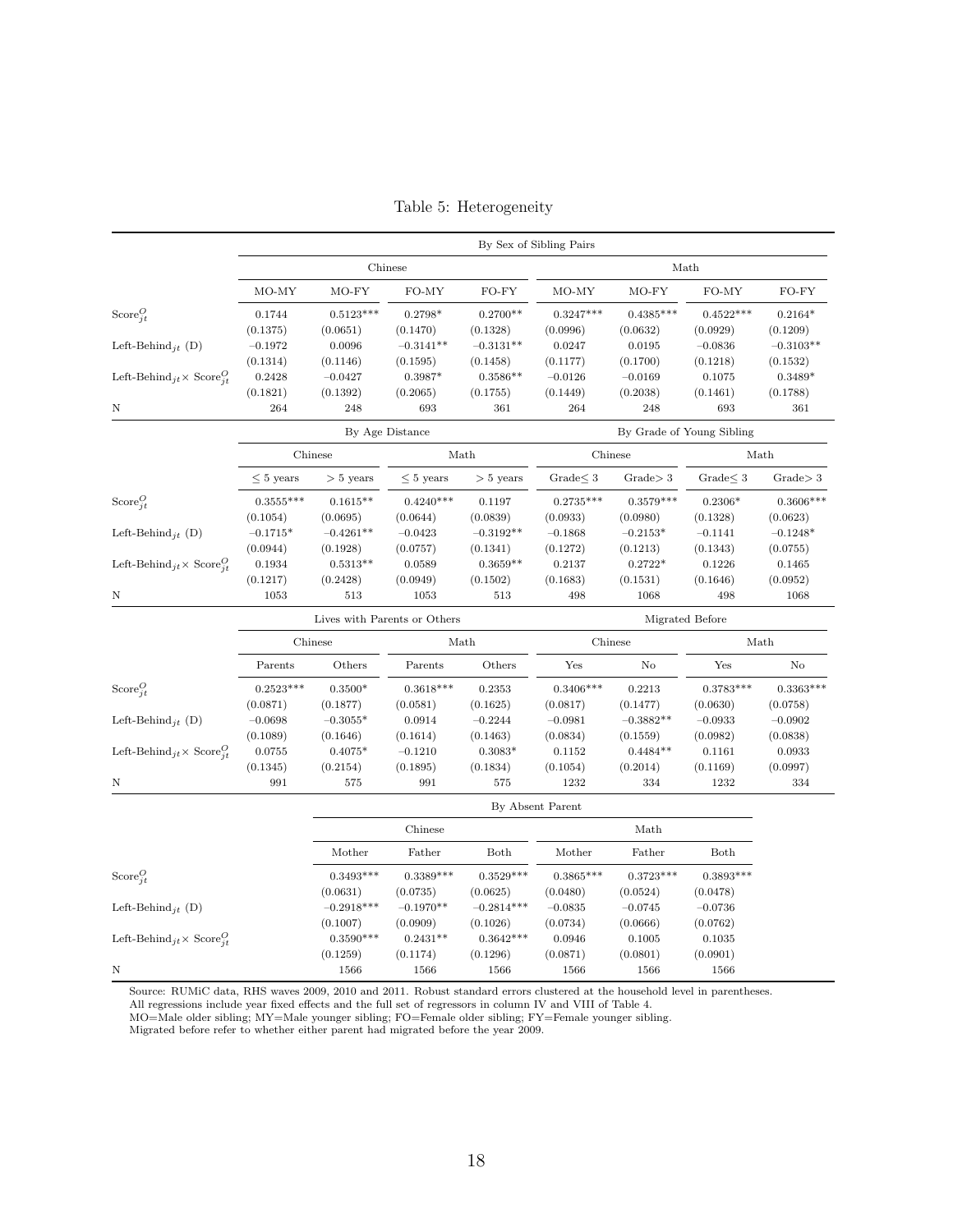<span id="page-21-0"></span>

|                                                                     |                               | Left Behind Only | Perspective Mig. |                         |                      |                      |  |
|---------------------------------------------------------------------|-------------------------------|------------------|------------------|-------------------------|----------------------|----------------------|--|
|                                                                     |                               | <b>OLS</b>       |                  | <b>Fixed Effects</b>    | <b>Fixed Effects</b> | <b>Fixed Effects</b> |  |
|                                                                     | Chinese                       | Math             | Math<br>Chinese  |                         | Chinese              | Math                 |  |
| $\text{Score}_{it}^O$                                               | $0.3749***$                   | $0.3956***$      | $0.2796***$      | $0.3871***$             | $0.4183***$          | $0.4088***$          |  |
|                                                                     | (0.0419)                      | (0.0362)         | (0.0879)         | (0.0637)                | (0.0624)             | (0.0481)             |  |
| Left-Behind <sub>it</sub> (D)                                       | $-0.1368**$                   | $-0.0457$        | $-0.2552***$     | $-0.0690$               | $-0.1039$            | 0.0170               |  |
|                                                                     | (0.0602)                      | (0.0538)         | (0.0975)         | (0.0729)                | (0.0783)             | (0.0660)             |  |
| Left-Behind <sub>jt</sub> × Score <sup><i>Q</i></sup>               | $0.1605**$                    | 0.0560           | $0.3094**$       | 0.0834                  | 0.1316               | $-0.0107$            |  |
|                                                                     | (0.0744)                      | (0.0636)         | (0.1243)         | (0.0867)                | (0.0966)             | (0.0785)             |  |
| N                                                                   | 1420                          | 1420             | 1420             | 1420                    | 843                  | 843                  |  |
|                                                                     | Pr(Left behind <sub>t</sub> ) |                  |                  | $Pr(Left behind_{t+1})$ | Oldest Sibling       |                      |  |
|                                                                     | Chinese                       | Math             | Chinese          | Math                    | Chinese              | Math                 |  |
| $\text{Score}_{it}^O$                                               | $-0.0039$                     | $-0.0917$        | 0.3218           | $-0.1452$               | $0.5139***$          | $0.4972***$          |  |
|                                                                     | (0.1385)                      | (0.1386)         | (0.3165)         | (0.2400)                | (0.1281)             | (0.0952)             |  |
| Left-Behind <sub>it</sub> (D)                                       |                               |                  |                  |                         | $-0.1085$            | $-0.0852$            |  |
|                                                                     |                               |                  |                  |                         | (0.1156)             | (0.1035)             |  |
| Left-Behind <sub>jt</sub> × Score <sup><i>O</i></sup> <sub>it</sub> |                               |                  |                  |                         | 0.1244               | 0.0857               |  |
|                                                                     |                               |                  |                  |                         | (0.1429)             | (0.1248)             |  |
| Own score                                                           | $-0.1841$                     | $-0.0425$        | $-0.0408$        | 0.4347                  |                      |                      |  |
|                                                                     | (0.1516)                      | (0.1647)         | (0.3208)         | (0.3395)                |                      |                      |  |
| N                                                                   | 1566                          | 1566             | 843              | 843                     | 1198                 | 1198                 |  |

Table 6: Robustness

Source: RUMiC data, RHS waves 2009, 2010 and 2011. Robust standard errors clustered at the household level in parentheses.

All regressions include year fixed effects.

The group of Left Behind Only refers to children who at any year in the panel are left behind.

Perspective migrants refer to the estimation of equation [2,](#page-14-0) in which scores at time  $t$  are regressed on an indicator for being Left-Behind at time  $t + 1$ .

Oldest sibling refers to estimating equation [1](#page-6-0) for the sample of oldest siblings.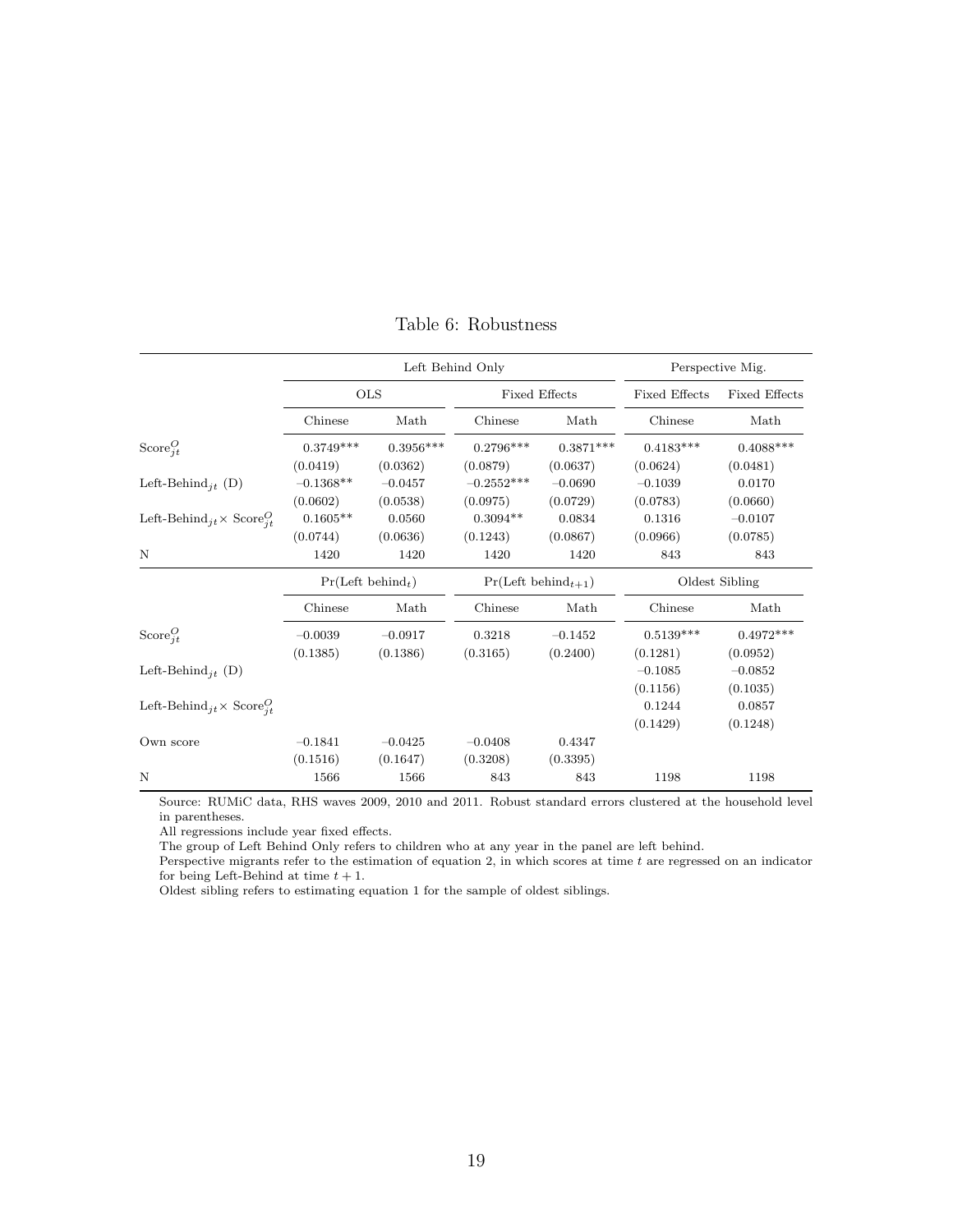## References

- <span id="page-22-6"></span>Abbey, C. and R. Dallos (2004). The experience of the impact of divorce on sibling relationships: A qualitative study. Clinical Child Psychology and Psychiatry  $9(2)$ , 241–259.
- <span id="page-22-11"></span>Akgüc, M., C. Giulietti, and K. F. Zimmermann (2013). The RUMiC longitudinal survey: Fostering research on labor markets in China. IZA Discussion Paper –.
- <span id="page-22-3"></span>Altonji, J. G., S. Cattan, and I. Ware (2010). Identifying sibling influence on teenage substance use. NBER Discussion Paper 16508.
- <span id="page-22-9"></span>Antman, F. M. (2011a). The intergenerational effects of paternal migration on schooling and work: What can we learn from children's time allocations? Journal of Development Economics  $96(2)$ , 200-208.
- <span id="page-22-8"></span>Antman, F. M. (2011b). International migration and gender discrimination among children left behind. The American Economic Review 101 (3), 645–649.
- <span id="page-22-0"></span>Antman, F. M. (2013). The impact of migration on family left behind. In A. F. Constant and K. F. Zimmermann (Eds.), International Handbook on the Economics of Migration. Cheltenham: Edward Edgar.
- <span id="page-22-2"></span>Arnold, J., A. Levine, and G. Patterson (1975). Changes in sibling behavior following family intervention. Journal of Consulting and Clinical Psychology 43 (5), 683–688.
- <span id="page-22-4"></span>Behrman, J. R., R. A. Pollak, and P. Taubman (1982). Parental preferences and provision for progeny. The Journal of Political Economy  $90(1)$ , 52–73.
- <span id="page-22-13"></span>Bertrand, M. and S. Mullainathan (1999). Is there discretion in wage setting? A test using takeover legislation. The Rand Journal of Economics  $30(3)$ , 535–554.
- <span id="page-22-12"></span>Björklund, A. and K. G. Salvanes (2010). Education and family background: Mechanisms and policies. In E. A. Hanushek, S. Machin, and L. Woessmann (Eds.), *Handbook of the* Economics of Education, Volume 3. Amsterdam: North Holland.
- <span id="page-22-1"></span>Black, S. E. and P. J. Devereux (2011). Recent developments in intergenerational mobility. In O. Ashenfelter and D. Card (Eds.), Handbook of labor economics, Volume 4B. Amsterdam: Elsevier.
- <span id="page-22-10"></span>Chen, X., Q. Huang, S. Rozelle, Y. Shi, and L. Zhang (2009). Effect of migration on children's educational performance in rural China. Comparative Economic Studies 51 (3), 323–343.
- <span id="page-22-7"></span>Hanson, G. H. and C. Woodruff (2003). Emigration and educational attainment in Mexico. Unpublished manuscript, University of California at San Diego.
- <span id="page-22-5"></span>Hanushek, E. A. (1992). The trade-off between child quantity and quality. Journal of Political Economy  $100(1)$ , 84–117.